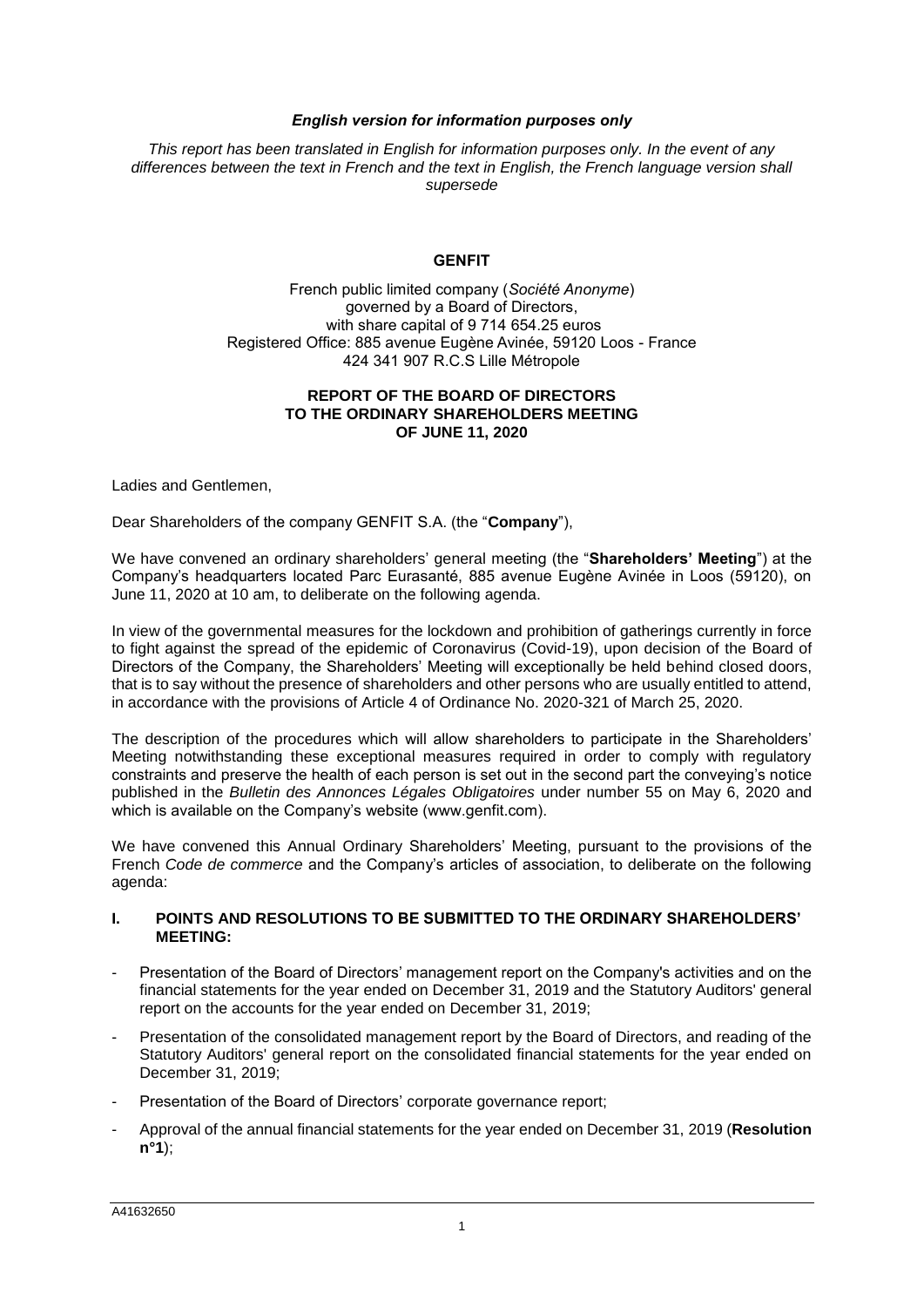- Approval of the consolidated annual financial statements for the year ended on December 31, 2019 (**Resolution n°2**);
- Allocation of the results for the year ended on December 31, 2019 (**Resolution n°3**);
- Reading and approval of the Statutory Auditors' special report on the regulated agreements within the meaning of article L.225-38 *et seq* of the French *Code de commerce* previously authorised and entered into and whose execution continued during the past financial year (**Resolution n°4**);
- Reading of the Board of Directors' special report on the options to subscribe or purchase Company's shares in accordance with article L. 225-184 of the French *Code de commerc*e;
- Reading of the Board of Directors' special report on the granting of free shares in accordance with article L. 225-197-4 of the French *Code de commerce*;
- Reading of the table summarizing the delegations of authority and powers granted by the Shareholders' Meeting to the Board of Directors in respect of capital increases, in accordance with articles L. 225-129-1 *et seq*. of the French *Code de commerce*;
- Reading of the Board of Directors' supplemental report on the use of delegations of powers granted by the Shareholders' Meeting, in accordance with article R. 225-116 of the French *Code de commerce*;
- Appointment of Mrs. Katherine KALIN as a member of the Board of Directors (**Resolution n°5**);
- Appointment of Mr. Eric BACLET as a member of the Board of Directors (**Resolution n°6**);
- Approval of the information relating to the components of overall compensation paid during the 2019 financial year, or allocated for the same financial year, to all of the Company's corporate officers (**Resolution n°7**);
- Approval of the components of overall compensation paid during the 2019 financial year, or allocated for the same financial year, to Mr. Jean-François MOUNEY, Chairman of the Board of Directors of the Company (**Resolution n°8**);
- Approval of the components of overall compensation paid during the 2019 financial year, or allocated for the same financial year, to Mr. Pascal PRIGENT, Chief Executive Officer of the Company (**Resolution n°9**);
- Approval of the compensation policy for financial year 2020 applicable to all of the Company's corporate officers (**Resolution n°10**);
- Approval of the compensation policy for financial year 2020 applicable to Mr. Jean-François MOUNEY, Chairman of the Board of Directors of the Company (**Resolution n°11**);
- Approval of the compensation policy for financial year 2020 applicable to Mr. Pascal PRIGENT, Chief Executive Officer of the Company (**Resolution n°12**);
- Approval of the compensation policy for financial year 2020 applicable to the Directors of the Company (**Resolution n°13**);

# **II. POWERS FOR FORMALITIES**

- Powers to carry out formalities (**Resolution n°14**).

The purpose of this report is to present the draft resolutions submitted by your Board of Directors to the Shareholders' Meeting. It is intended to present to you the important points of the draft resolutions, in accordance with the regulations in force. It does not purport, therefore, to be exhaustive. You are advised to read the text of the draft resolutions carefully before exercising your right to vote.

The financial position, the activity and the results of the Company during the past financial year, as well as the various information required by the legal and regulatory provisions in force, will also be included in the 2019 Universal Registration Document which will be shortly submitted to the French Financial Markets Authority (the "**UniversalRegistration Document**") to which you are invited to refer as soon as it is made available. The Universal Registration Document will be made available, in accordance with legal and regulatory requirements, in particular on the Company's website (www.genfit.com).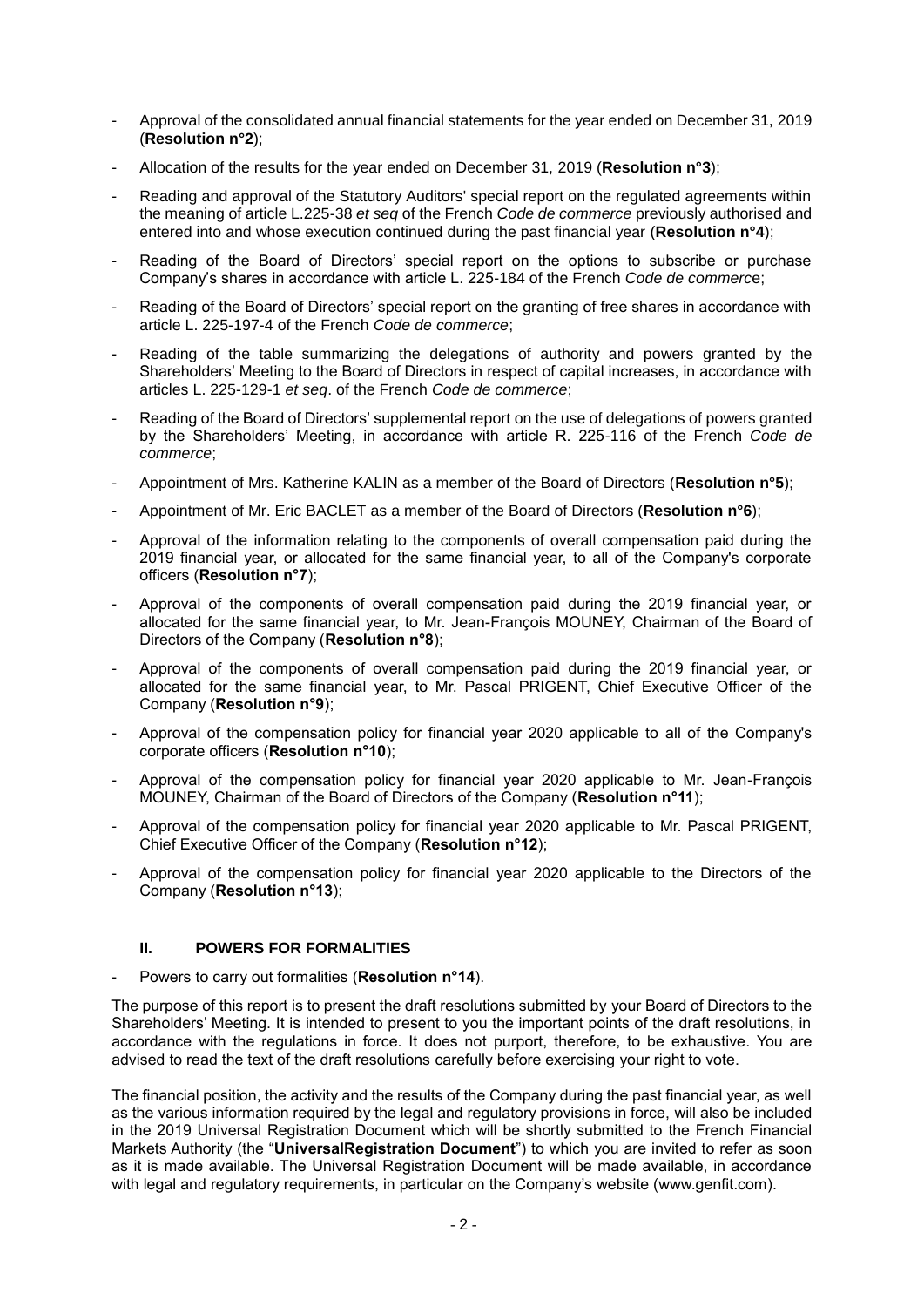# **SUMMARY**

|    | POINTS AND RESOLUTIONS TO BE SUBMITTED AT THE ORDINARY<br><b>SHAREHOLDERS' MEETING</b>                                                                         | - page 5 -  |
|----|----------------------------------------------------------------------------------------------------------------------------------------------------------------|-------------|
| 1. | <b>Business</b>                                                                                                                                                | - page 5 -  |
| 2. | Approval of the financial statements, reports and allocation of earnings<br>for the financial year ended on December 31, 2019 (Resolutions n°1, 2,<br>and $3)$ | - page 5 -  |
| 3. | Related-party transactions (Resolution n°4)                                                                                                                    | - page 6 –  |
| 4. | Appointment of new directors (Resolutions n°5 and 6)                                                                                                           | - page $6-$ |
| 5. | Compensation of corporate officers (Resolution n°7 to 13)                                                                                                      | - page 8 –  |
|    |                                                                                                                                                                |             |

# **II. POWERS FOR FORMALITIES - page 10 -**

**III. ANNEXES - page 11 -**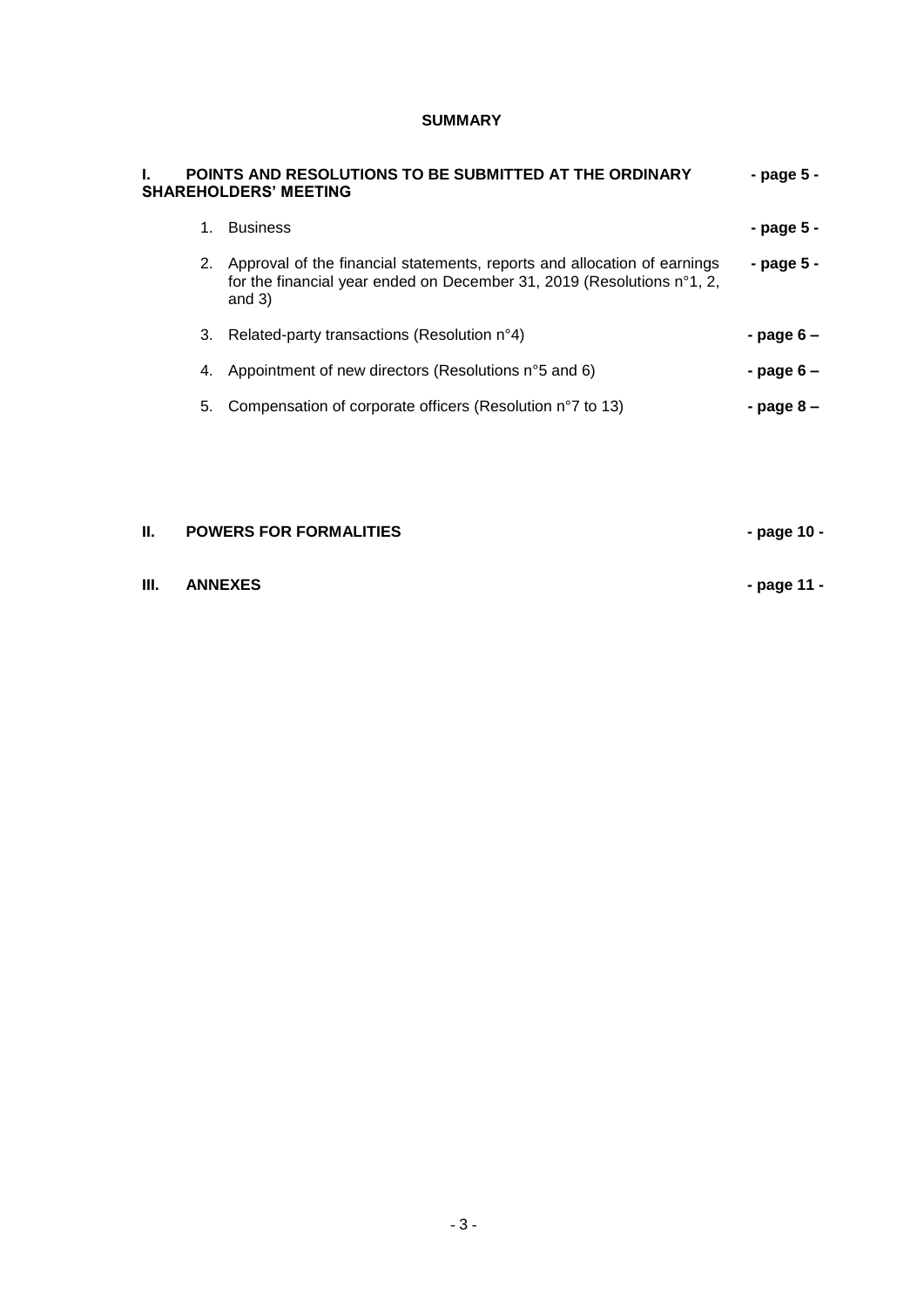# **I. POINTS AND RESOLUTIONS TO BE SUBMITTED TO THE ORDINARY SHAREHOLDERS' MEETING:**

# **1. Business**

The Board of Directors reports on the progress of the business during the financial year ended on December 31, 2019 and since the beginning of the 2020 financial year in the press release dated April 8, 2020, which is available on the Company's website (www.genfit.com) and will be supplemented by the management report included in the Universal Registration Document that will be shortly made available to you in accordance with legal and regulatory provisions, in particular on the Company's website (www.genfit.com).

We invite you to refer to it as soon as it is made available.

#### **2. Approval of the financial statements, reports and allocation of earnings for the financial year ended on December 31, 2019 (Resolutions n°1, 2 and 3)**

# **a. Financial statements for the financial year ended on December 31, 2019 (Resolution n°1)**

The financial statements submitted to your approval, namely the balance sheet, income statement and the notes to the financial statements for the year ended December 31, 2019, and approved by the Board of Directors on 28 April 2020, have been established pursuant to the presentation rules and evaluation methods set forth by regulations in force in France.

The Board of Directors presents this set of financial statements for your approval, for the approval of the operations reflected in these statements and discharge to give to the members of the Board of Directors and the Statutory Auditors from their duties for said year.

The financial statements highlight a net loss of 60,524,504 euros under the financial year ended on December 31, 2019, compared to a net loss of 75,733,978 euros under the financial year ended on December 31, 2018.

In accordance with articles 233 *quater* and 223 *quinquies* of the French *Code Général des Impôts,* you are requested to acknowledge that there are no expenditures or charges deductible from the Company's taxable income as referred to in article 39.4 of the French *Code Général des Impôts*.

For commentary on these financial statements, please refer to the management report of the Board of Directors and Statutory Auditors report, included in the Universal Registration Document which have been made available to you in accordance with applicable regulations.

#### **b. Consolidated financial statements for the financial year ended on December 31, 2019 (Resolution n°2)**

The consolidated financial statements submitted to your approval, namely the balance sheet, income statement, statement of cash flows and statement of changes in equity and the notes approved by the Board of Directors on April 28, 2020, have been established pursuant to the IFRS standards.

The Board of Directors presents this set of financial statements for your approval and for the approval of the operations reflected in these statements or summarized in these reports and discharge to give to the members of the Board of Directors and the Statutory Auditors from their duties for the financial year ended on December 31, 2019.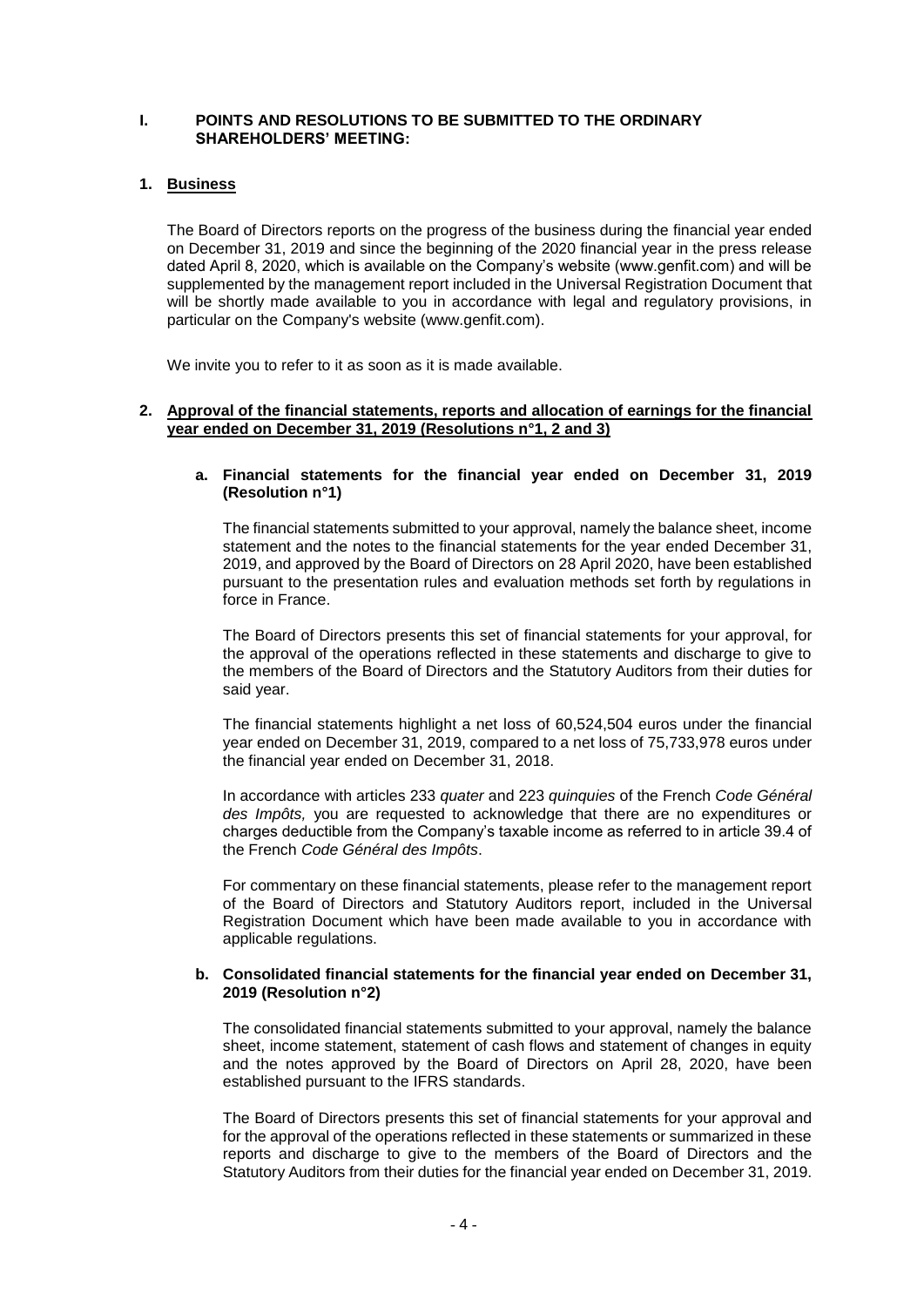The consolidated financial statements highlight a net loss of 65,144,468 euros for the financial year ended on December 31, 2019, compared with a net loss of 75,733,978<sup>1</sup> euros for the financial year ended on December 31, 2018.

For commentary on these consolidated financial statements, please refer to the management report of the Board of Directors and Statutory Auditors report, included in the Universal Registration Document which have been made available to you in accordance with applicable law and regulations.

# **c. Proposal as regards the allocation of earnings (Resolution n°3)**

The results of the financial year highlight, in light of the corporate financial statements, a net loss of 60,524,504 euros, which we propose you allocate to "Retained Earnings". After allocation of this profit, the "Retained earnings" will represent a loss of 302,115,940 euros.

There will not be an allocation of dividends for the financial year ended on December 31, 2019.

In addition, we remind you that, pursuant to article 243 *bis* of the French *Code Général des Impôts*, , no dividend has been allocated for the preceding three financial years.

# **3. Related-party transactions (Resolution n°4)**

No agreement falling within the scope of articles L.225-86 and *seq.* of the French *Code de commerce* was entered into during the past financial year.

A the date of this report, there are six agreements authorized and/or entered into prior to the financial year ended on December 31, 2019 which continued to be performed during the past financial year.

The special report of the Statutory Auditors on this subject will be included in the Universal Registration Document, which will be shortly made available in accordance with legal and regulatory requirements.

# **4. Appointment of new directors (Resolutions n°5 and 6)**

The candidacies of Mrs. Katherine KALIN and Mr. Eric BACLET are presented to you for the purpose of expanding the composition of the Board of Directors. These two candidates have notably held high-level management positions in the pharmaceutical industry and diagnostic for one and in the medical device industry within companies of international dimension mainly in the field of marketing and sales. If they were appointed, they would strengthen the expertise of the Board of Directors in these areas. You are therefore asked, following the proposals made by the Nomination and Remuneration Committee, whose reports are included as Annex II, and for a period of five years, to appoint as a member of the Board of Directors.

# **a. under Resolution n°5:**

Mrs. Katherine KALIN

born on 10 June 1962 in Alnwick, NE 66, United Kingdom

residing 39 Druid Hill Road, Summit City, NJ 07901, United States of America

with effect at the end of this Shareholders' Meeting, for a period of five years, which will end at the end of the meeting of the ordinary shareholders' meeting which will approve the financial statements for the year ended December 31, 2024.

Mrs. Katherine KALIN's career and professional references are presented to you in Annex III to this report.

<sup>-</sup><sup>1</sup> See note 6.2.3 to the Company's consolidated financial statements for the year ended 31 December 2018 provided in Schedule 1 "Consolidated annual financial statements in IFRS" of the 2018 Registration Document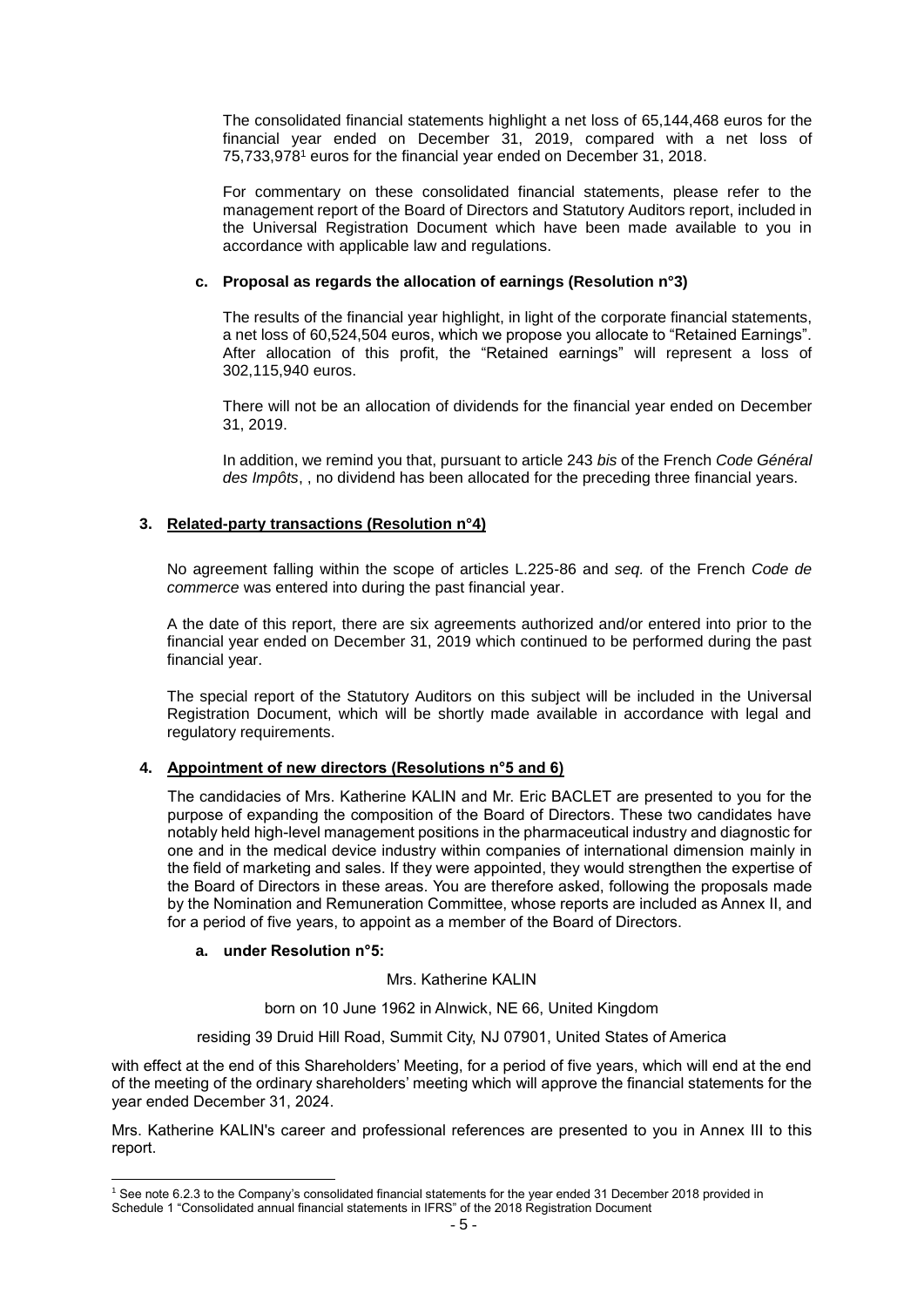# **b. under Resolution n°6:**

# Mr. Eric BACLET

born on 27 October 1959 in Paris (75000)

#### residing 93 rue des Cotes, 78600 Maisons-Laffitte

with effect at the end of this Shareholders' Meeting, for a period of five years, which will end at the end of the meeting of the ordinary shareholders' meeting which will approve the financial statements for the year ended December 31, 2024.

The career and professional references of Mr. Eric BACLET are presented to you in Annex IV to this report.

If, as it is proposed to you, your Shareholders' Meeting were to decide to appoint Mrs. Katherine KALIN and Mr. Eric BACLET, the Board of Directors of your Company would be composed as follows:

- Jean-François MOUNEY (Chairman);
- Xavier GUILLE DES BUTTES (Vice-Chairman);
- Company BIOTECH AVENIR, represented by Mrs. Florence SEJOURNE;
- Frédéric DESDOUITS:
- Philippe MOONS;
- Catherine LARUE:
- Anne-Hélène MONSELLATO;
- Katherine KALIN; and
- Éric BACLET.

Your Board of Directors would thus be composed, as indicated in the reports of the Nomination and Remuneration Committee presented in Annex II, of 77.8% of independent members within the meaning of the criteria allowing to presume the independence of the members of the Board used in the Recommendation R3 of the Middlenext Governance Code which applies to your Company. In particular, Mrs. Katherine KALIN and Mr. Eric BACLET would be considered as independent within the meaning of these same criteria and the same recommendation.

It would thus be composed of both biotechnology and pharmaceutical industry experts, business development and marketing specialists in these sectors, technological and scientific experts in therapeutic areas of interest to the Company, experts in finance and auditing, and a representative of the shareholder of reference since the creation of your Company whose permanent representative is also an expert in the biotechnology sector.

# **5. Compensation of corporate officers (Resolutions n°7 to 13)**

The seven resolutions submitted for shareholder approval relate to the compensation of the Company's corporate officers.

In application of the legal provisions in force, the Shareholders' Meeting is asked to rule on the fixed and variable elements making up the total compensation and the benefits of any kind paid during or allocated for the 2019 financial year (**Resolutions n°7 to 9**), which are presented in the Compensation Policy of the Company available notably on the website of the Company (www.genfit.com).

In addition, the law provides for obtaining the approval of the Shareholders' Meeting on the compensation policy concerning the Company's corporate officers for the 2020 financial year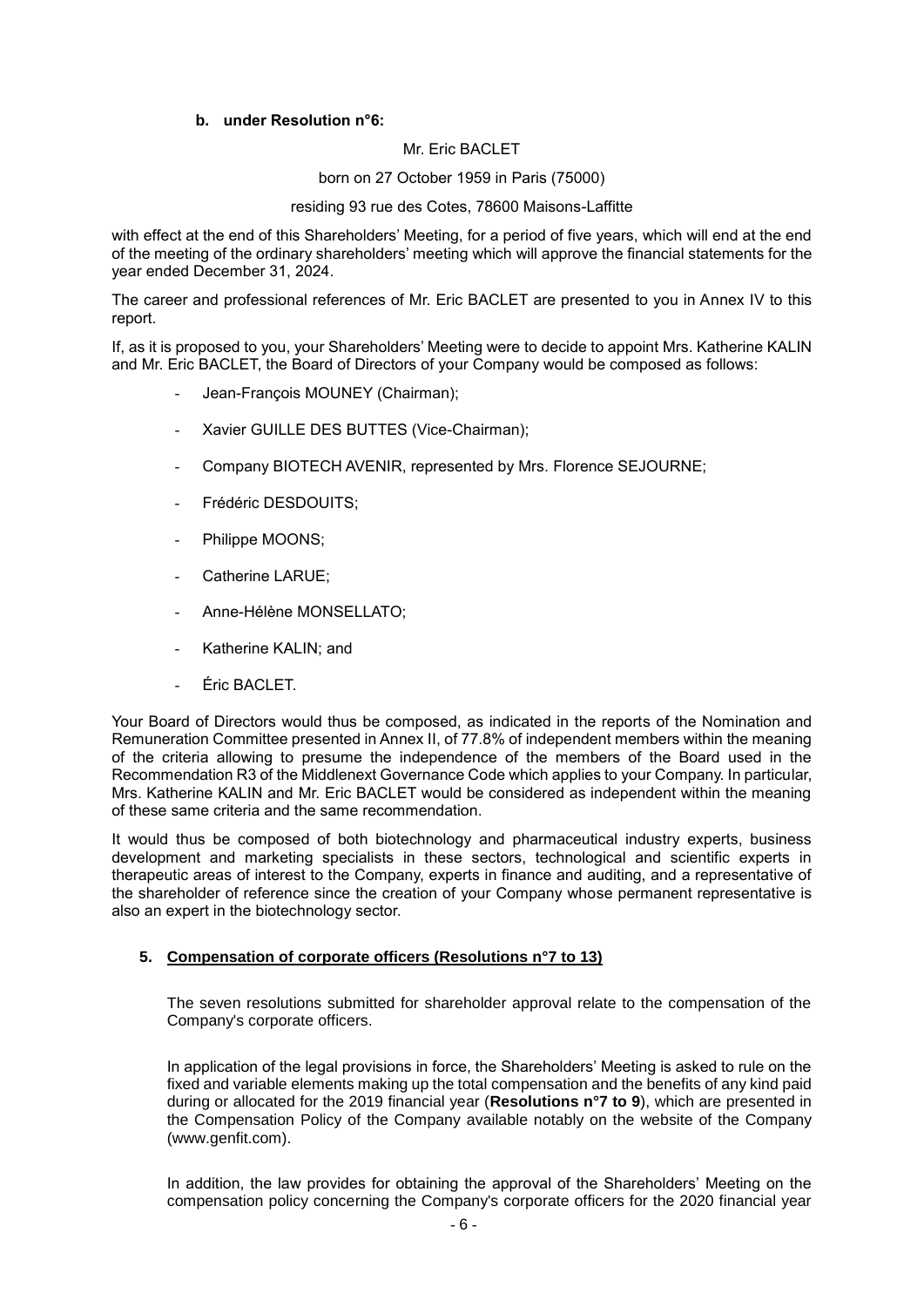(**Resolutions n°10 to 13**), which is presented in the Compensation Policy of the Company available notably on the website of the Company (www.genfit.com). The implementation of this policy will be subject to a vote in 2021 on the payments made and the allocations determined in accordance with the principles set out in 2020. Note that the compensation policy for the Company's corporate officers for 2020 is the subject of Resolution n°10 and that your vote on this resolution does not prejudge the result of your vote on the resolutions concerning, on an individual basis, the Chairman of the Board of Directors (**Resolution n°11**), the Chief Executive Officer (**Resolution n°12**) and the other members of the Board of Directors (**Resolution n°13**).

This compensation policy for the Company's corporate officers for the financial year 2020 was adopted by the Board of Directors on 28 April 2020 following the recommendations of the Nomination and Remuneration Committee of the Company.

#### **a. Approval of the information relating to the components of overall compensation paid during the 2019 financial year, or allocated for the same financial year, to all of the Company's corporate officers (Resolution n°7)**

We invite you to express your opinion on the information relating to the components of overall compensation paid or allocated for the 2019 financial year to all of the Company's corporate officers.

This information, referred to in I of article L. 225-37-3 of the French *Code de commerce*, is presented in section II of the Company's Compensation Policy.

#### **b. Approval of the components of overall compensation paid during the 2019 financial year, or allocated for the same financial year, to Mr. Jean-François MOUNEY, Chairman of the Board of Directors of the Company (Resolution n°8)**

We invite you to express your opinion on the components of the overall compensation and benefits of all kinds paid or awarded for the 2019 financial year to Mr. Jean-François MOUNEY, Chairman of the Board of Directors and Chief Executive Officer of the Company until September 15, 2019 then Chairman of the Board of Directors of the Company since September 16, 2019.

These elements are presented in section II of the Compensation Policy of the Company and comply in all respects with the principles and criteria for determining, allocating and attributing the fixed variable and exceptional elements making up the total compensation and the benefits of all kinds attributable to Mr. Jean-François MOUNEY as (i) Chairman and Chief Executive Officer of the Company from January 1, 2019 to September 15, 2019, adopted by the ordinary and extraordinary shareholders general meeting of June 13, 2019, and (ii) Chairman of the Board of Directors of the Company since September 16, 2019, adopted by the ordinary and extraordinary shareholders' general meeting of November 27, 2019.

#### **c. Approval of the components of overall compensation paid during the 2019 financial year, or allocated for the same financial year, to Mr. Pascal PRIGENT, Chief Executive Officer of the Company (Resolution n°9)**

We invite you to express your opinion on the components of the overall compensation and benefits of all kinds paid or awarded for the 2019 financial year to Mr. Pascal PRIGENT, Chief Executive Officer of the Company since September 16, 2019.

These elements are presented in section II of the Compensation Policy of the Company and comply in all respects with the principles and criteria for determining, allocating and attributing the variable and exceptional fixed elements making up the total compensation and the benefits of all kinds attributable to Mr Pascal PRIGENT as Chief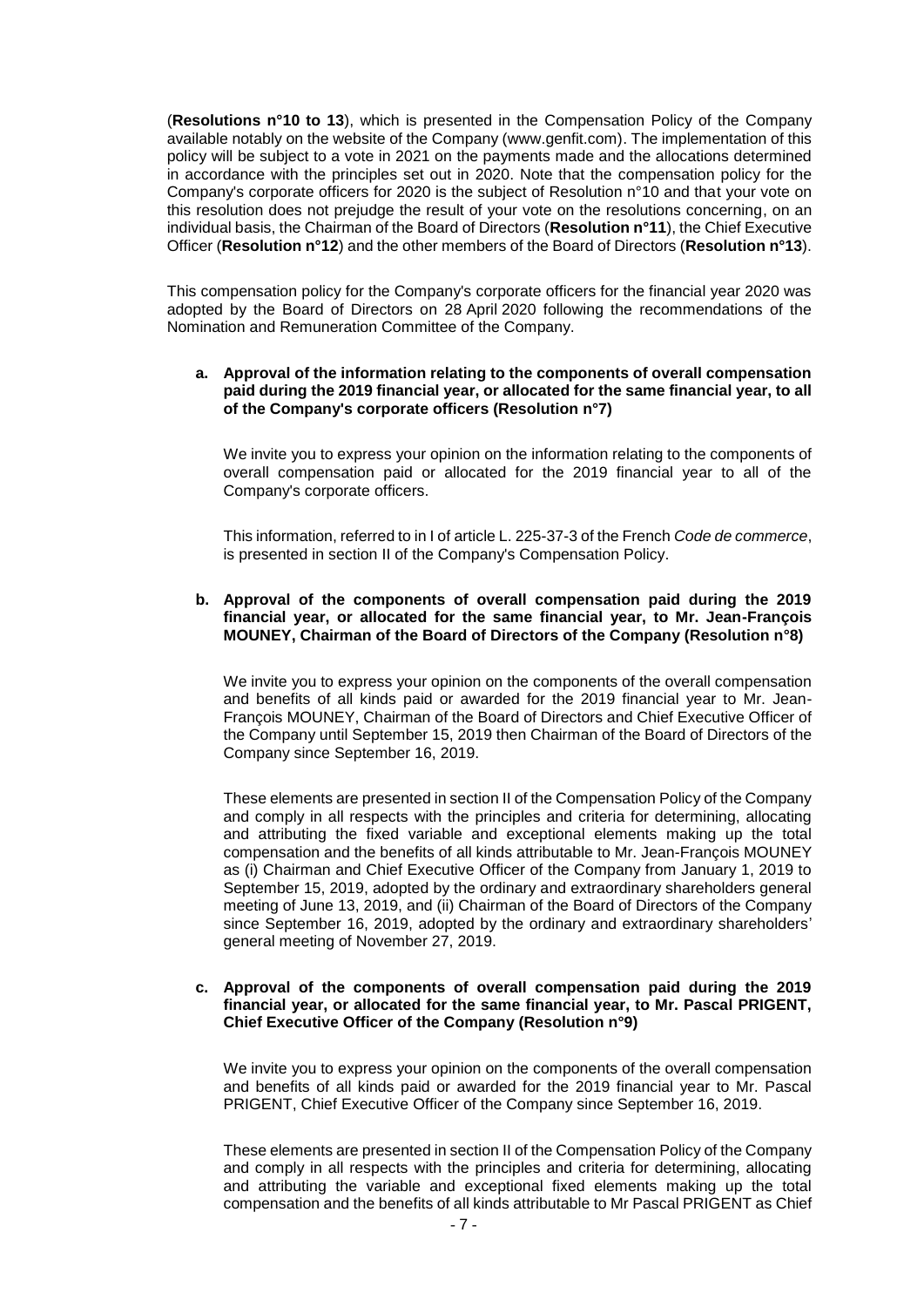Executive Officer of the Company since September 16, 2019, adopted by the ordinary and extraordinary shareholders' general meeting of November 27, 2019.

# **d. Approval of the compensation policy for financial year 2020 applicable to all of the Company's corporate officers (Resolution n°10)**

In accordance with the recommendations made by the Nomination and Remuneration Committee, the report of which appears in Annex II, to which the Chairman of the Board of Directors did not contribute, and pursuant to article L. 225-37-2 of the French *Code of commerce*, we invite you to approve the compensation policy for all of the Company's corporate officers for the 2020 financial year, as approved by the Board of Directors and presented in section I of the Company's Compensation Policy.

#### **e. Approval of the compensation policy for financial year 2020 applicable to Mr. Jean-François MOUNEY, Chairman of the Board of Directors of the Company (Resolution n°11)**

In accordance with the recommendations made by the Nomination and Remuneration Committee, the report of which appears in Annex II, to which the Chairman of the Board of Directors did not contribute, and pursuant to article L. 225-37-2 of the French *Code of commerce*, we invite you to approve the compensation policy applicable to the Chairman of the Board of Directors of the Company for the 2020 financial year, as approved by the Board of Directors and presented in section I of the Company's Compensation Policy.

# **f. Approval of the compensation policy for financial year 2020 applicable to Mr. Pascal PRIGENT, Chief Executive Officer of the Company (Resolution n°12)**

In accordance with the recommendations made by the Nomination and Remuneration Committee, the report of which appears in Annex II and pursuant to article L. 225-37-2 of the French *Code of commerce*, we invite you to approve the compensation policy applicable to the Chief Executive Officer of the Company for the 2020 financial year, as approved by the Board of Directors and presented in section I of the Company's Compensation Policy.

# **g. Approval of the compensation policy for financial year 2020 applicable to the Directors of the Company (Resolution n°13)**

In accordance with the recommendations made by the Nomination and Remuneration Committee, the report of which appears in Annex II, to which the Chairman of the Board of Directors did not contribute, and pursuant to article L. 225-37-2 of the French *Code of commerce*, we invite you to approve the compensation policy applicable to the Directors of the Company for the 2020 financial year, as approved by the Board of Directors and presented in section I of the Company's Compensation Policy.

# **II. POWERS TO COMPLETE FORMALITIES**

It is proposed, in resolution n°14, that the Shareholders' Meeting of June 11, 2020 grants full powers to the holder of an original, a copy, or an excerpt of the minutes of the Shareholders' Meeting for the purpose of completing all legal or administrative formalities and make all filings and publications relating to the above-mentioned resolutions required by applicable laws.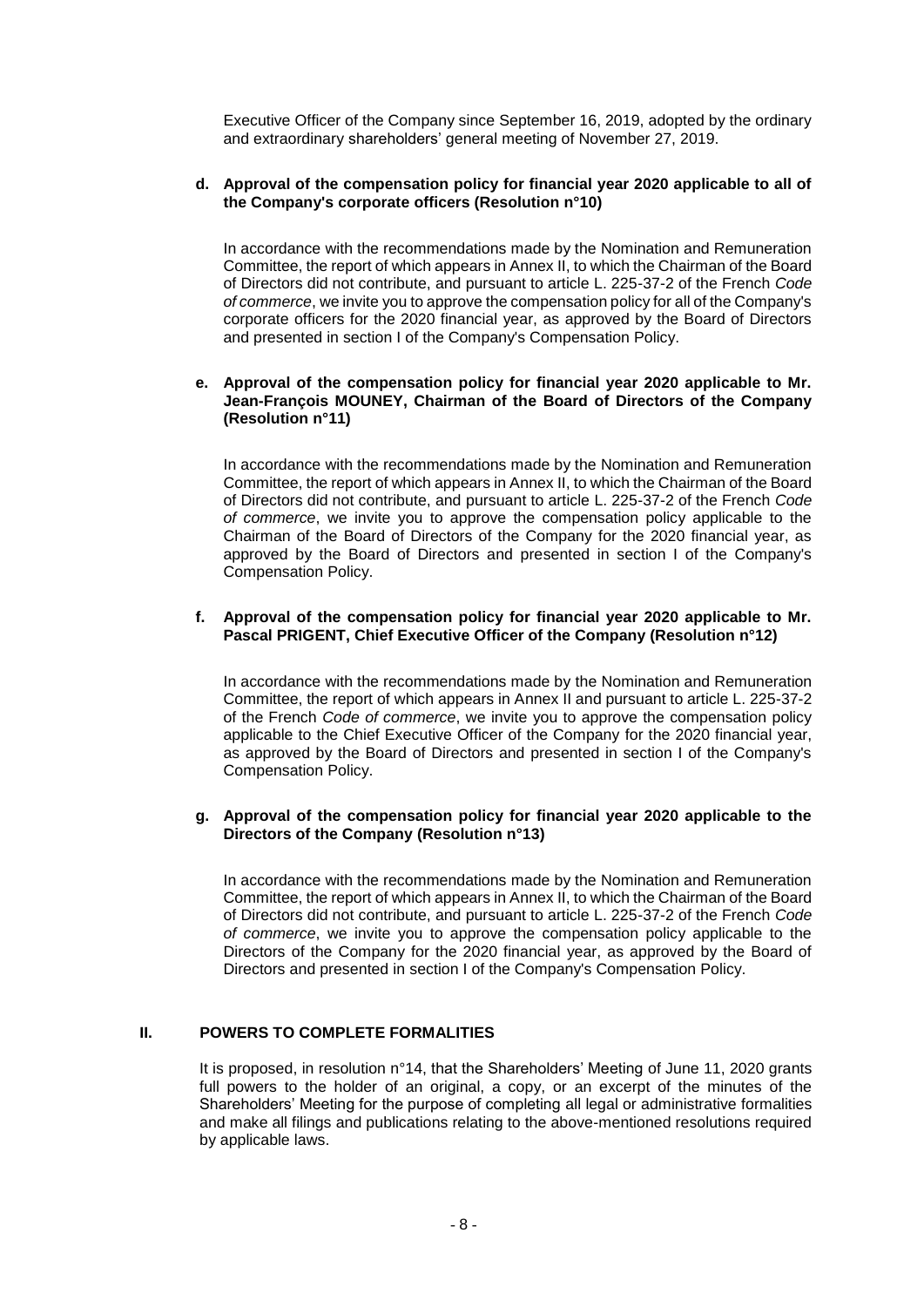\* \* \*

Should you approve these various proposals, please confirm with your vote by adopting these resolutions which shall be read to you and have been kept available at the registered office during fifteen days preceding the Shareholders' Meeting, in accordance with the law.

**The Chairman of the Board of Directors**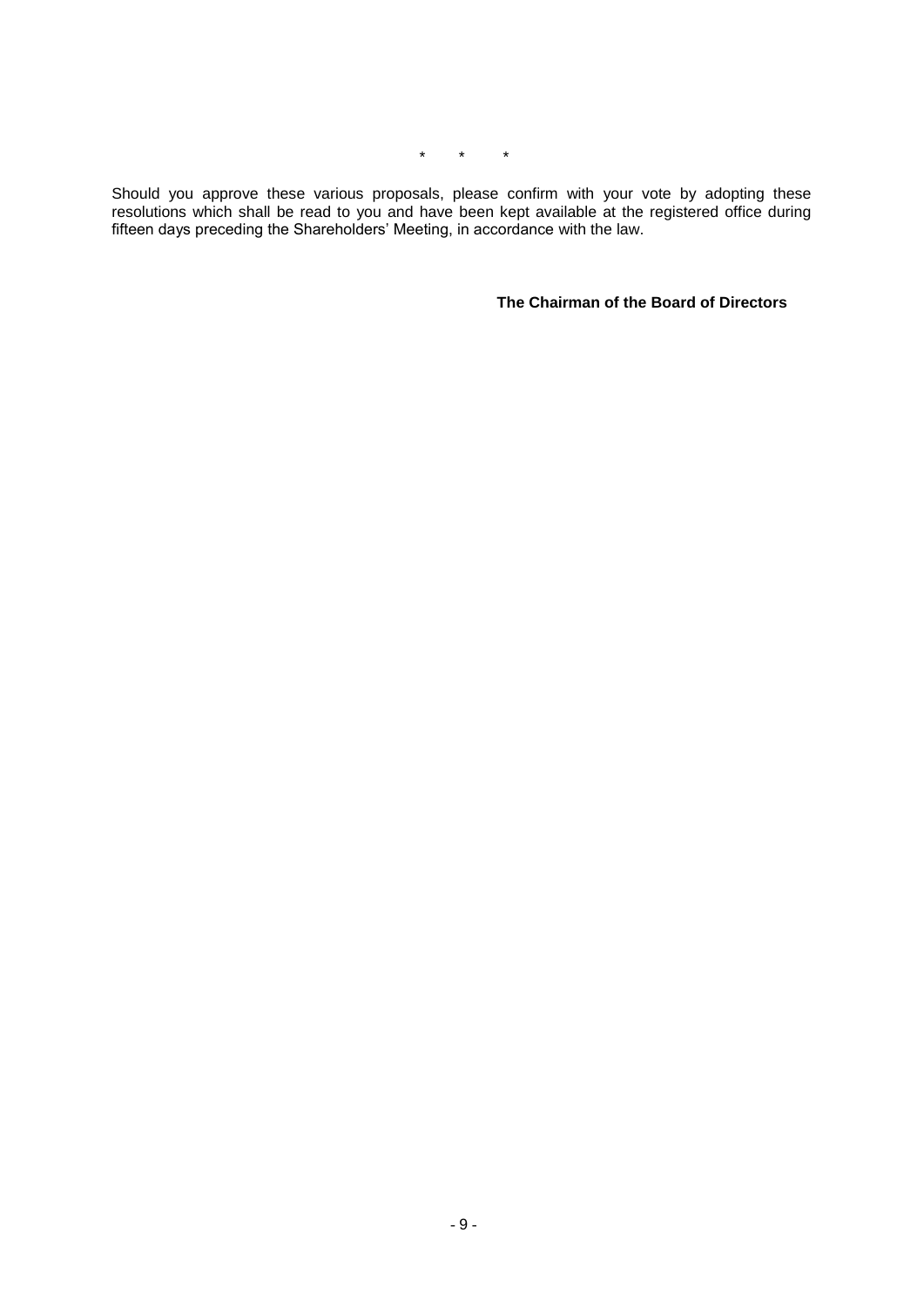# **ANNEXE I**

#### **USE OF AUTHORISATIONS GRANTED BY THE COMBINED SHAREHOLDERS' MEETING OF JUNE 15, 2018**

|                                                                                                                                                                                                                                                                                                                                                                     | <b>Validity</b> | <b>Maximum</b><br>nominal<br>amount                                                                                                    | Date and conditions of<br>use by the Board of<br><b>Directors</b> | <b>Procedures for</b><br>determining the<br>issue / exercise<br>price                                                                                                                                                                                                                     | <b>Aggregate</b><br>maximum<br>nominal<br>amount |
|---------------------------------------------------------------------------------------------------------------------------------------------------------------------------------------------------------------------------------------------------------------------------------------------------------------------------------------------------------------------|-----------------|----------------------------------------------------------------------------------------------------------------------------------------|-------------------------------------------------------------------|-------------------------------------------------------------------------------------------------------------------------------------------------------------------------------------------------------------------------------------------------------------------------------------------|--------------------------------------------------|
|                                                                                                                                                                                                                                                                                                                                                                     |                 |                                                                                                                                        |                                                                   |                                                                                                                                                                                                                                                                                           | (in Euros)                                       |
| Authorization to issue ordinary<br>and/or<br>shares<br>securities<br>the<br>granting<br>access<br>to<br>Company's share capital via a<br>offering,<br>public<br>with<br>preferential<br>shareholders'<br>subscription rights (Resolution<br>$n^{\circ}13$                                                                                                           | 26 months       | 2,250,000<br>€<br>(9,000,00)<br>0 shares)                                                                                              |                                                                   |                                                                                                                                                                                                                                                                                           | 2,250,000 €<br>(Resolution<br>$n^{\circ}21$      |
| Authorization to issue ordinary<br>shares<br>and/or<br>securities<br>the<br>granting<br>access<br>to<br>Company's share capital via a<br>public<br>offering,<br>without<br>shareholders'<br>preferential<br>subscription rights. (Resolution<br>$n^{\circ}14$                                                                                                       | 26 months       | 2,250,000<br>€<br>(9,000,00)<br>0 shares)                                                                                              |                                                                   | At least equal to<br>the weighted<br>average of the<br>price of the share<br>during the last<br>three stock<br>market trading<br>days preceding<br>the day on which<br>the issuance price<br>is set, minus, as<br>the case may be,<br>a maximum<br>discount of 5% of<br>this amount $(1)$ |                                                  |
| Authorization to issue ordinary<br>shares and/or any securities<br>granting<br>access<br>to<br>the<br>Company's share capital, , in<br>the context of an offering such<br>as that discussed in paragraph<br>II of Article L. 411-2 of the<br>French Code monétaire et<br>financier, without shareholders'<br>preferential subscription rights.<br>(Resolution n°15) | 26 months       | 2,250,000<br>€<br>(9,000,00)<br>0 shares)<br>(provided<br>that such<br>capital<br>increase<br>should not<br>exceed<br>20% per<br>year) |                                                                   | At least equal to<br>the weighted<br>average of the<br>price of the share<br>during the last<br>three stock<br>market trading<br>days preceding<br>the day on which<br>the issuance price<br>is set, minus, as<br>the case may be,<br>a maximum<br>discount of 5% of<br>this amount(1)    |                                                  |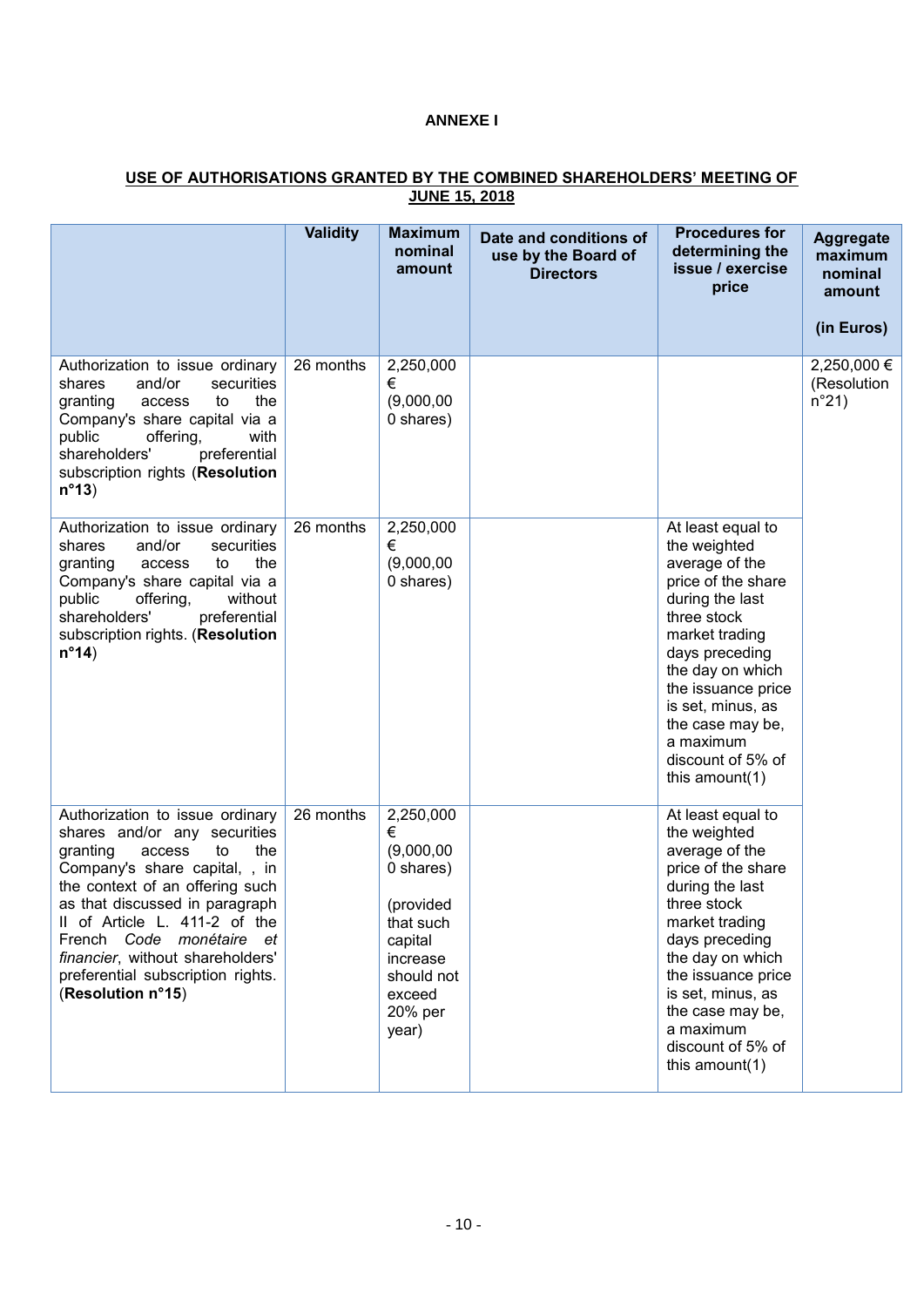|                                                                                                                                                                                                                               | <b>Validity</b> | <b>Maximum</b><br>nominal<br>amount       | Date and conditions of<br>use by the Board of<br><b>Directors</b>                                                                                                                                                                                                                                                                                                                                                         | <b>Procedures for</b><br>determining the<br>issue / exercise<br>price                                                                                                                                                                                                                                                                                                                                                                                                                                                                                                                                                                         | <b>Aggregate</b><br>maximum<br>nominal<br>amount<br>(in Euros) |
|-------------------------------------------------------------------------------------------------------------------------------------------------------------------------------------------------------------------------------|-----------------|-------------------------------------------|---------------------------------------------------------------------------------------------------------------------------------------------------------------------------------------------------------------------------------------------------------------------------------------------------------------------------------------------------------------------------------------------------------------------------|-----------------------------------------------------------------------------------------------------------------------------------------------------------------------------------------------------------------------------------------------------------------------------------------------------------------------------------------------------------------------------------------------------------------------------------------------------------------------------------------------------------------------------------------------------------------------------------------------------------------------------------------------|----------------------------------------------------------------|
| Authorization to issue ordinary<br>and/or<br>shares<br>securities<br>granting access to share capital<br>without preferential subscription<br>rights, to a category of investors<br>(Resolution n°17)                         | 18 months       | 2,250,000<br>€<br>(9,000,00)<br>0 shares) | On March 26, 2019, the<br>Chairman of the Board<br>of Directors and Chief<br>Executive Officer of the<br>Company, acting<br>pursuant to the Board of<br>Directors' sub-<br>delegation, has decided<br>the issue of 7 647 500<br>ordinary shares (which<br>the main part are issued<br>in the form of American<br>Depositary Shares or<br>"ADS") and at a price of<br>18 euros per ordinary<br>share and 20.32 per<br>ADS. | At least equal to<br>the volume-<br>weighted average<br>(in the central<br>order book and<br>excluding off-<br>market block<br>trades) of the<br>closing prices of<br>the share selected<br>from a period<br>comprising<br>between five and<br>thirty consecutive<br>sessions among<br>the last thirty<br>trading days<br>preceding the<br>date upon which<br>the issuance price<br>is set, it being<br>specified that this<br>average could be<br>adjusted, if<br>necessary, to<br>account for the<br>different dividend<br>entitlement date<br>(date de<br>jouissance) and<br>potentially be<br>discounted by a<br>maximum amount<br>of 15% | 2,250,000 €<br>(Resolution<br>$n^{\circ}21$                    |
| Authorization to increase by<br>15% the number of securities to<br>be issued in the event of a share<br>capital increase with or without<br>shareholders'<br>preferential<br>subscription rights (Resolution<br>$n^{\circ}18$ | 26 months       | 15% of<br>the initial<br>issue            | On March 26, 2019, the<br>Chairman of the Board<br>of Directors and Chief<br>Executive Officer of the<br>Company, acting<br>pursuant to the Board of<br>Directors' sub-<br>delegation, has decided<br>the issue of 7 647 500<br>ordinary shares (which<br>the main part are issued<br>in the form of American<br>Depositary Shares or<br>"ADS") and at a price of<br>18 euros per ordinary<br>share and 20.32 per<br>ADS. | N/A                                                                                                                                                                                                                                                                                                                                                                                                                                                                                                                                                                                                                                           |                                                                |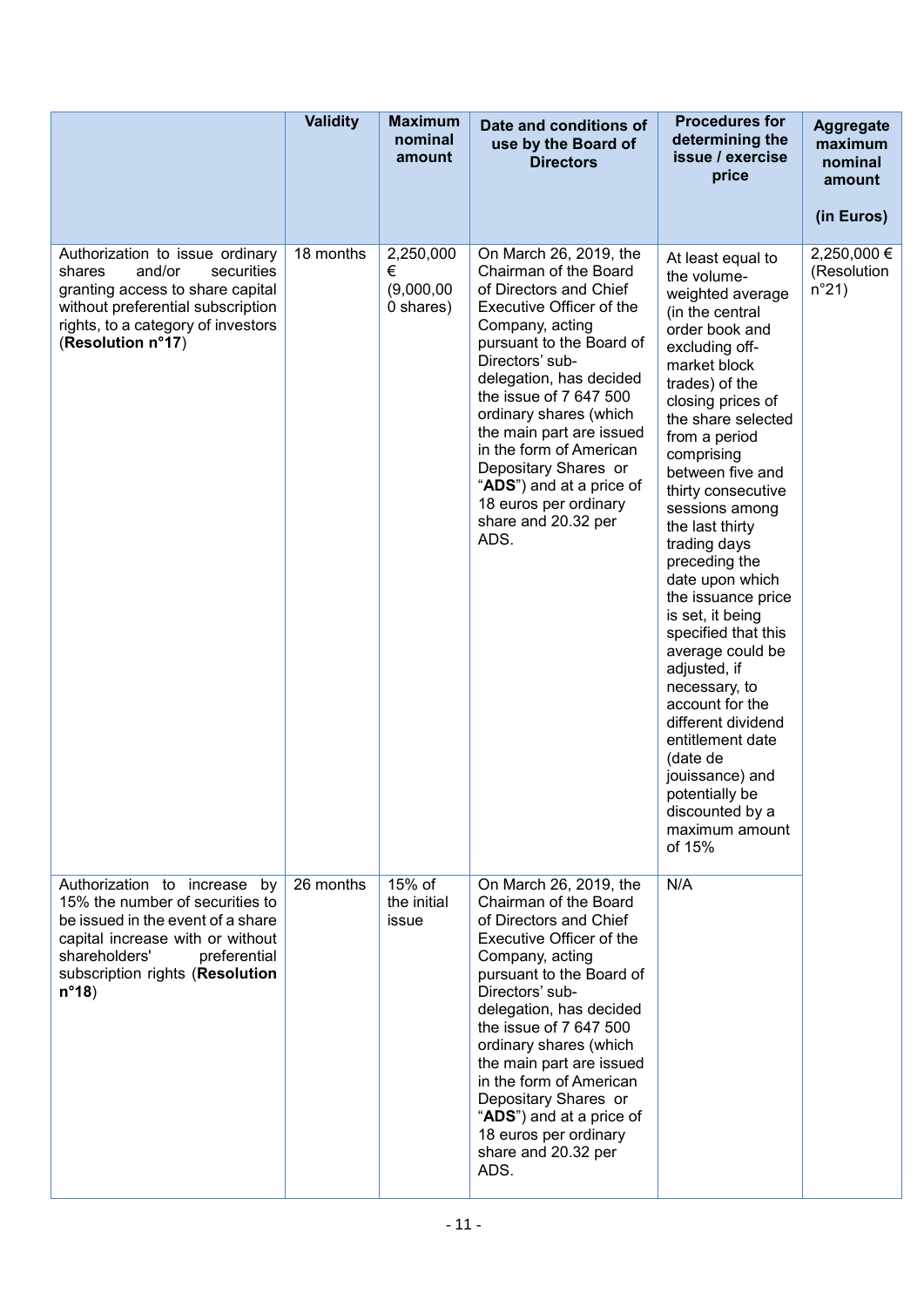|                                                                                                                                                                                                                                                                                                     | <b>Validity</b> | <b>Maximum</b><br>nominal<br>amount                                        | Date and conditions of<br>use by the Board of<br><b>Directors</b> | <b>Procedures for</b><br>determining the<br>issue / exercise<br>price | <b>Aggregate</b><br>maximum<br>nominal<br>amount<br>(in Euros) |
|-----------------------------------------------------------------------------------------------------------------------------------------------------------------------------------------------------------------------------------------------------------------------------------------------------|-----------------|----------------------------------------------------------------------------|-------------------------------------------------------------------|-----------------------------------------------------------------------|----------------------------------------------------------------|
| Authorization to issue ordinary<br>shares and/or any securities<br>the<br>granting<br>access<br>to<br>Company's share capital, for the<br>purpose of compensating<br>contributions in kind comprised<br>of shares or equity securities<br>granting access to the share<br>capital (Resolution n°19) | 26 months       | Within<br>$10\%$ of<br>the share<br>capital at<br>the time of<br>the issue |                                                                   | N/A                                                                   |                                                                |
| Authorization to issue ordinary<br>shares and/or any securities<br>granting<br>the<br>to<br>access<br>Company's share capital, in the<br>the<br>event that<br>Company<br>launches a public exchange<br>offer (Resolution n°20)                                                                      | 26 months       | 2,250,000<br>€<br>(9,000,00)<br>0 shares)                                  |                                                                   | N/A                                                                   |                                                                |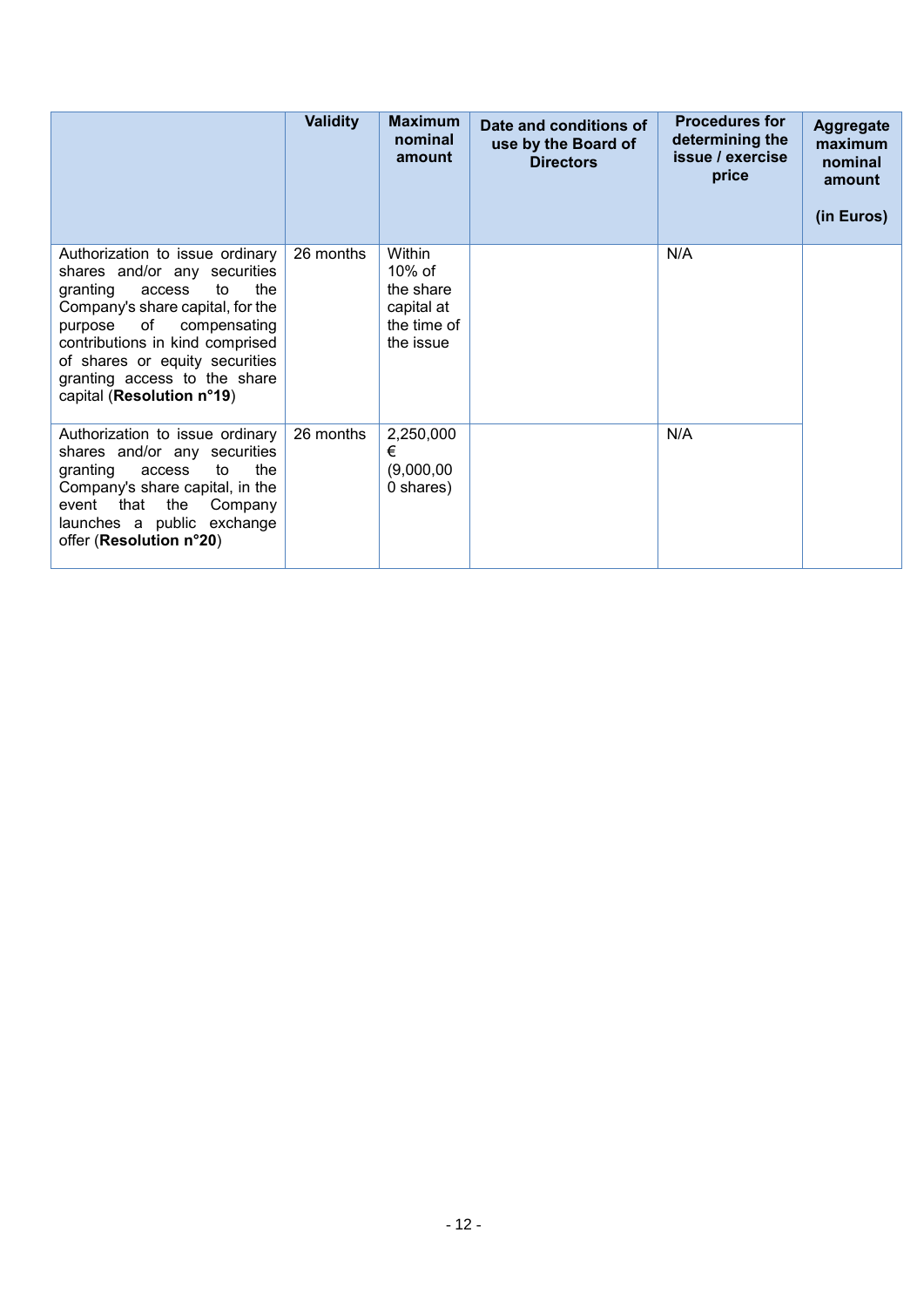|                                                                                                                                                                                 | <b>Validity</b> | <b>Maximum</b><br>nominal<br>amount | Date and conditions of<br>use by the Board of<br><b>Directors</b>                                                                                                                                                                                                                                                                                                                          | <b>Procedures for</b><br>determining the<br>issue / exercise<br>price                                                                                                                                                                                                                                                                                                                                                                                                                                                                                                                                                                                                                                                                                                                                                                                                                                                                    | <b>Aggregate</b><br>maximum<br>nominal<br>amount<br>(in Euros) |
|---------------------------------------------------------------------------------------------------------------------------------------------------------------------------------|-----------------|-------------------------------------|--------------------------------------------------------------------------------------------------------------------------------------------------------------------------------------------------------------------------------------------------------------------------------------------------------------------------------------------------------------------------------------------|------------------------------------------------------------------------------------------------------------------------------------------------------------------------------------------------------------------------------------------------------------------------------------------------------------------------------------------------------------------------------------------------------------------------------------------------------------------------------------------------------------------------------------------------------------------------------------------------------------------------------------------------------------------------------------------------------------------------------------------------------------------------------------------------------------------------------------------------------------------------------------------------------------------------------------------|----------------------------------------------------------------|
| Authorization<br>issue<br>to<br>independent share<br>warrants<br>(BSA) reserved for members of<br>the Board of Directors and<br>consultants of the Company<br>(Resolution n°22) | 18 months       | 18,750€<br>(75,000)<br>shares)      | On October 31, 2019,<br>the Chief Executive<br>Officer, acting pursuant<br>to the Board of Directors'<br>sub-delegation, has<br>decided the issue of<br>35 070 independent<br>share warrants to the<br>benefit of scientific<br>consultants allowing<br>them to subscribe<br>35 070 ordinary shares<br>at a subscription price of<br>1.23 euro and an<br>exercise price of 12.32<br>euros. | The amount paid<br>or that should be<br>paid to the<br>Company for each<br>share issued<br>within the context<br>of this delegation,<br>will be at least<br>equal to the<br>volume-weighted<br>average of the<br>closing prices of<br>the share noted<br>during a period of<br>a minimum of five<br>consecutive<br>trading days to a<br>maximum of thirty<br>consecutive<br>trading days<br>among the last<br>thirty trading days<br>preceding the<br>date upon which<br>the issuance price<br>is set, and<br>potentially be<br>discounted by a<br>maximum amount<br>of 5% at the time<br>of allocation of the<br>BSA, it being<br>specified that the<br>subscription price<br>of the BSA shall<br>be equal to 10%<br>of the thus-<br>determined<br>exercise price of<br>the BSA and that<br>the amount thus<br>disbursed at the<br>moment of<br>subscription shall<br>be deducted from<br>the amount due at<br>the time of<br>exercise. |                                                                |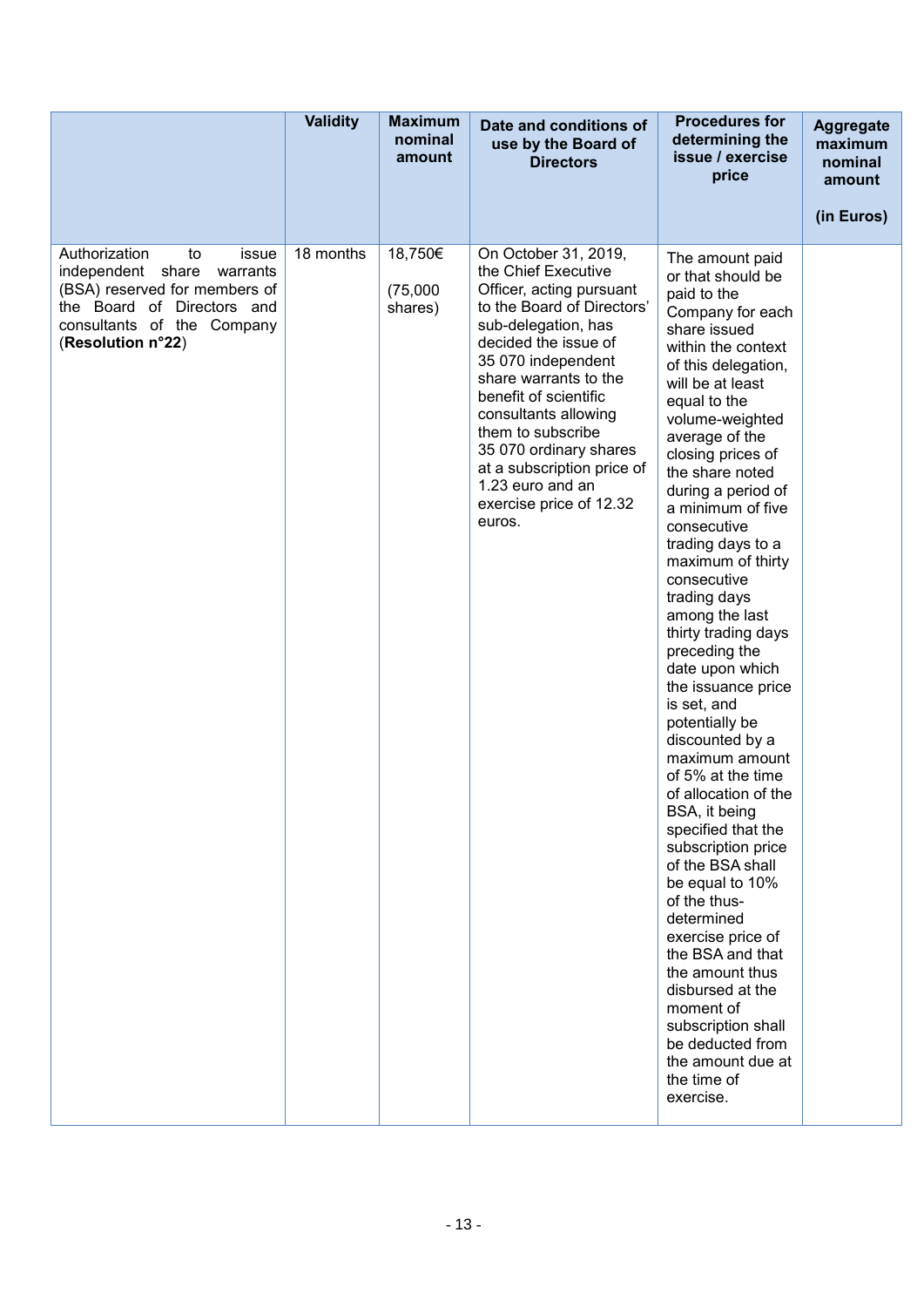|                                                                                                                                                                              | <b>Validity</b> | <b>Maximum</b><br>nominal<br>amount | Date and conditions of<br>use by the Board of<br><b>Directors</b>                                                                                                                                                                                                                                                                                                                                                                                                                                                                                                                                                                                                                                                                                                                                                                                                                                                                                                                                                                                                                                                             | <b>Procedures for</b><br>determining the<br>issue / exercise<br>price                                                                                                                                                                                                                                                                                                                                                                                                                                                                                                                      | <b>Aggregate</b><br>maximum<br>nominal<br>amount<br>(in Euros) |
|------------------------------------------------------------------------------------------------------------------------------------------------------------------------------|-----------------|-------------------------------------|-------------------------------------------------------------------------------------------------------------------------------------------------------------------------------------------------------------------------------------------------------------------------------------------------------------------------------------------------------------------------------------------------------------------------------------------------------------------------------------------------------------------------------------------------------------------------------------------------------------------------------------------------------------------------------------------------------------------------------------------------------------------------------------------------------------------------------------------------------------------------------------------------------------------------------------------------------------------------------------------------------------------------------------------------------------------------------------------------------------------------------|--------------------------------------------------------------------------------------------------------------------------------------------------------------------------------------------------------------------------------------------------------------------------------------------------------------------------------------------------------------------------------------------------------------------------------------------------------------------------------------------------------------------------------------------------------------------------------------------|----------------------------------------------------------------|
| Authorization granted to the<br>Board of Directors to grant<br>options to subscribe and/or<br>the<br>of<br>purchase<br>shares<br>Company<br>Group<br>or<br>(Resolution n°23) | 38 months       | 68,750€<br>(275,000)<br>shares)     | On November 7, 2018,<br>the Board of Directors<br>has allocated (i) 122 000<br>stock options for the<br>benefit of employees<br>and corporate officers of<br>the Company allowing<br>holders to subscribe a<br>maximum of 122 000<br>ordinary shares at an<br>exercise price of 16.00<br>euros and (ii) 17 500<br>stock options for the<br>benefit of U.S.<br>employees of the Group<br>allowing holders to<br>subscribe a maximum of<br>17 500 ordinary shares<br>at a price of 21.65 euros.<br>On July 18, 2019, the<br>Chairman of the Board<br>of Directors and Chief<br>Executive Officer, acting<br>pursuant to the Board of<br>Directors' sub-<br>delegation, has decided<br>to allocate (i) 107 880<br>stock options for the<br>benefit of employees<br>and corporate officers of<br>the Company allowing<br>holders to subscribe a<br>maximum of 107 880<br>ordinary shares at an<br>exercise price of 13.99<br>euros and (ii) 30 620<br>stock options for the<br>benefit of U.S.<br>employees of the Group<br>allowing holders to<br>subscribe a maximum of<br>30 620 ordinary shares<br>at a price of 16.90 euros. | The exercise price<br>of the options<br>shall not be (i)<br>lower than 80% of<br>the average of the<br>stock price during<br>the twenty stock<br>market trading<br>days preceding<br>the date upon<br>which the options<br>are granted<br>regarding the<br>options to<br>subscribe for<br>shares or to<br>purchase shares;<br>and, (ii) lower<br>than 80% of the<br>average purchase<br>price of the<br>shares held by the<br>Company but<br>solely for the<br>options to<br>purchase shares,<br>pursuant to<br>articles L.225-208<br>and L. 225-209 of<br>the French Code<br>de commerce. |                                                                |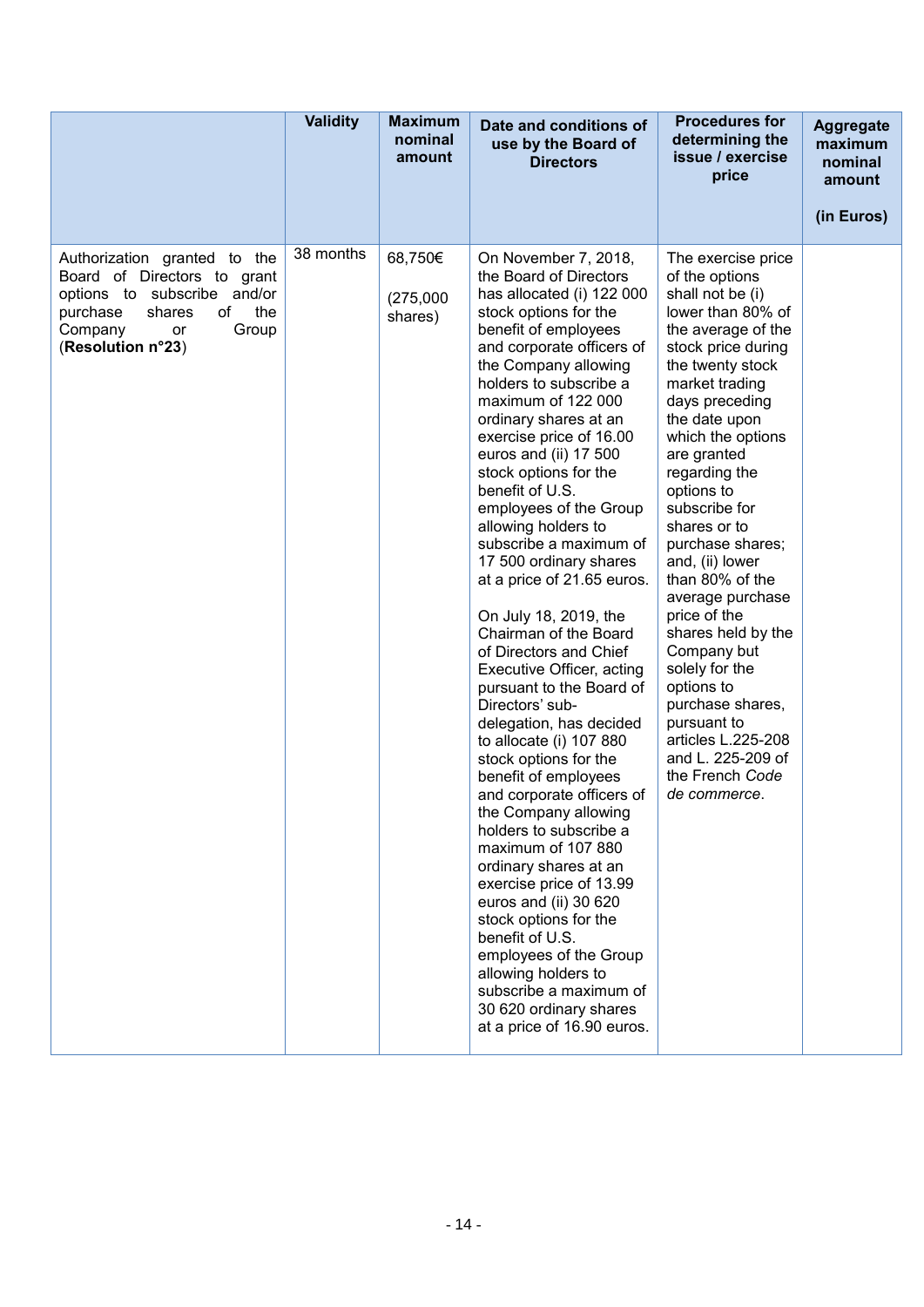|                                                                                                                    | <b>Validity</b> | <b>Maximum</b><br>nominal<br>amount | Date and conditions of<br>use by the Board of<br><b>Directors</b>                                                                                                                                                                                                                                                                                                                                                                                                                                                                                                     | <b>Procedures for</b><br>determining the<br>issue / exercise<br>price | <b>Aggregate</b><br>maximum<br>nominal<br>amount<br>(in Euros) |
|--------------------------------------------------------------------------------------------------------------------|-----------------|-------------------------------------|-----------------------------------------------------------------------------------------------------------------------------------------------------------------------------------------------------------------------------------------------------------------------------------------------------------------------------------------------------------------------------------------------------------------------------------------------------------------------------------------------------------------------------------------------------------------------|-----------------------------------------------------------------------|----------------------------------------------------------------|
| Authorization granted to the<br>Board of Directors to allocate<br>existing or new free shares<br>(Resolution n°24) | 26 months       | 18,750€<br>(75,000)<br>shares)      | On November 22, 2018,<br>the Chairman of the<br>Board of Directors and<br>Chief Executive Officer,<br>acting pursuant to the<br>Board of Directors' sub-<br>delegation, has decided<br>to allocate 35 534 free<br>shares for the benefit of<br>employees and<br>corporate officers.<br>On July 18, 2019, the<br>Chairman of the Board<br>of Directors and Chief<br>Executive Officer, acting<br>pursuant to the Board of<br>Directors' sub-<br>delegation, has decided<br>to allocate 36 788 free<br>shares for the benefit of<br>employees and<br>corporate officers | N/A                                                                   |                                                                |

(1) Within the limit of 10% of the share capital per year at the time of issuance, the Board of Directors is authorized to set the price of the shares issued pursuant to the 14th and 15th resolutions at a price that is at least equal to the volume-weighted average (in the central order book excluding off-market block trades) of the closing prices of the Company's share chosen in a period including between five and thirty stock market trading days in a row among the last thirty stock market trading days preceding the date upon which the issuance price is set and potentially be discounted by a maximum amount of 15%.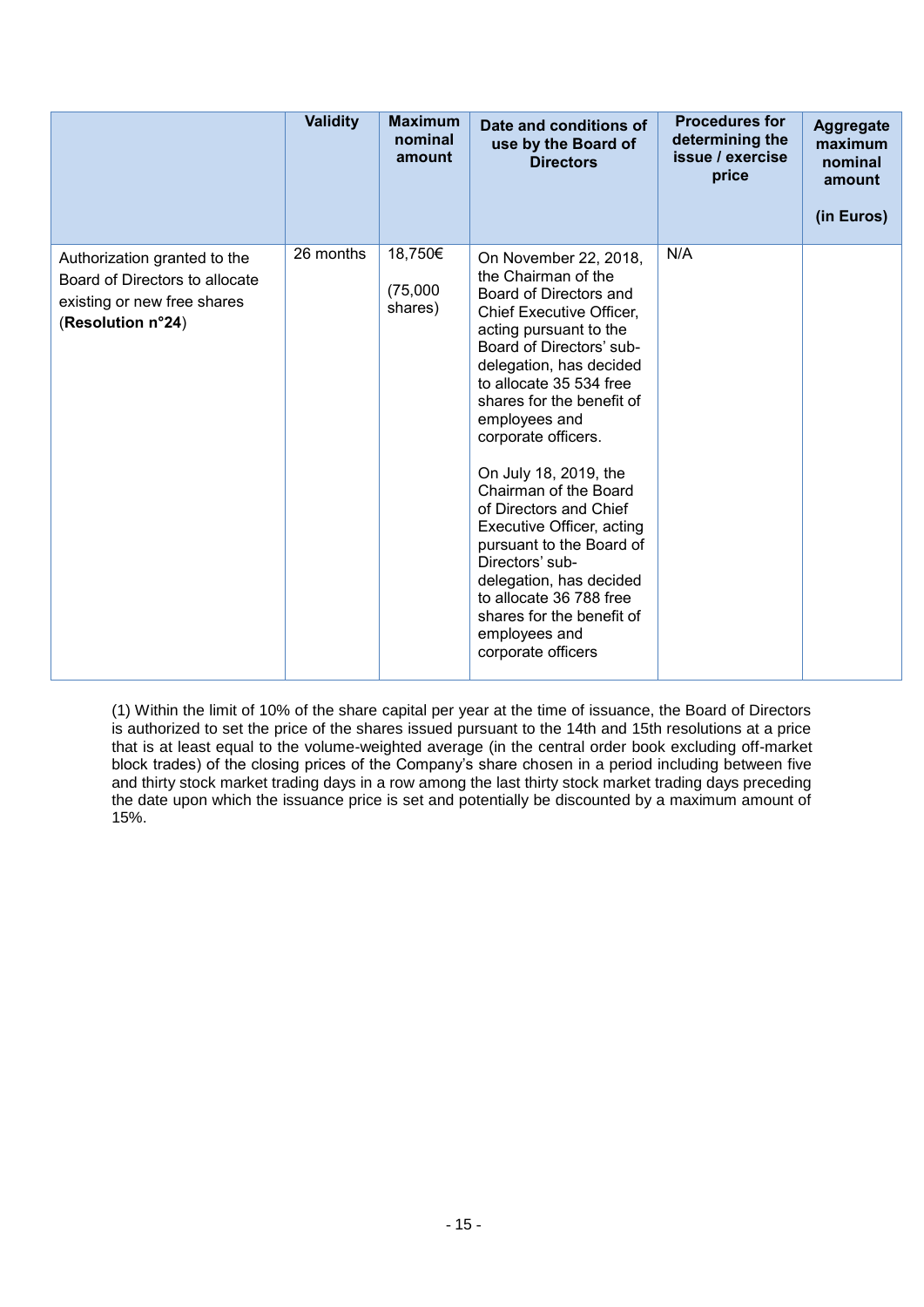# **USE OF AUTHORISATIONS GRANTED BY THE ORDINARY AND EXTRAORDINARY SHAREHOLDERS' MEETING OF NOVEMBER 27, 2019**

|                                                                                                                                         | <b>Validity</b> | <b>Maximum</b><br>nominal<br>amount | Date and<br>conditions of use<br>by the Board of<br><b>Directors</b> | <b>Procedures for</b><br>determining the<br>issue / exercise<br>price                                                                                                                                                                                                                                                                                                                                                                                                                                                                                                                                                                         | <b>Aggregate</b><br>maximum<br>nominal<br>amount<br>(in Euros) |
|-----------------------------------------------------------------------------------------------------------------------------------------|-----------------|-------------------------------------|----------------------------------------------------------------------|-----------------------------------------------------------------------------------------------------------------------------------------------------------------------------------------------------------------------------------------------------------------------------------------------------------------------------------------------------------------------------------------------------------------------------------------------------------------------------------------------------------------------------------------------------------------------------------------------------------------------------------------------|----------------------------------------------------------------|
| Authorization to<br>issue independent<br>share warrants<br>(BSA) reserved for<br>the consultants of the<br>Company.<br>(Resolution n°7) | 18 months       | 6,250€<br>(25,000)<br>shares)       |                                                                      | Equal to 10% of the<br>exercise price of<br>the share<br>subscription<br>warrants. The<br>amount due, or to<br>be returned, to the<br>Company for each<br>of the shares<br>issued is at least<br>equal to the<br>weighted average<br>by the quoted share<br>price volumes<br>recorded during a<br>period of five<br>consecutive trading<br>days at least thirty<br>days from<br>consecutive stock<br>market maximum<br>within the thirty<br>market days<br>preceding the fixing<br>of the subscription<br>price, possibly<br>reduced by a<br>maximum discount<br>of 5% at the time of<br>the allocation of<br>share subscription<br>warrants. |                                                                |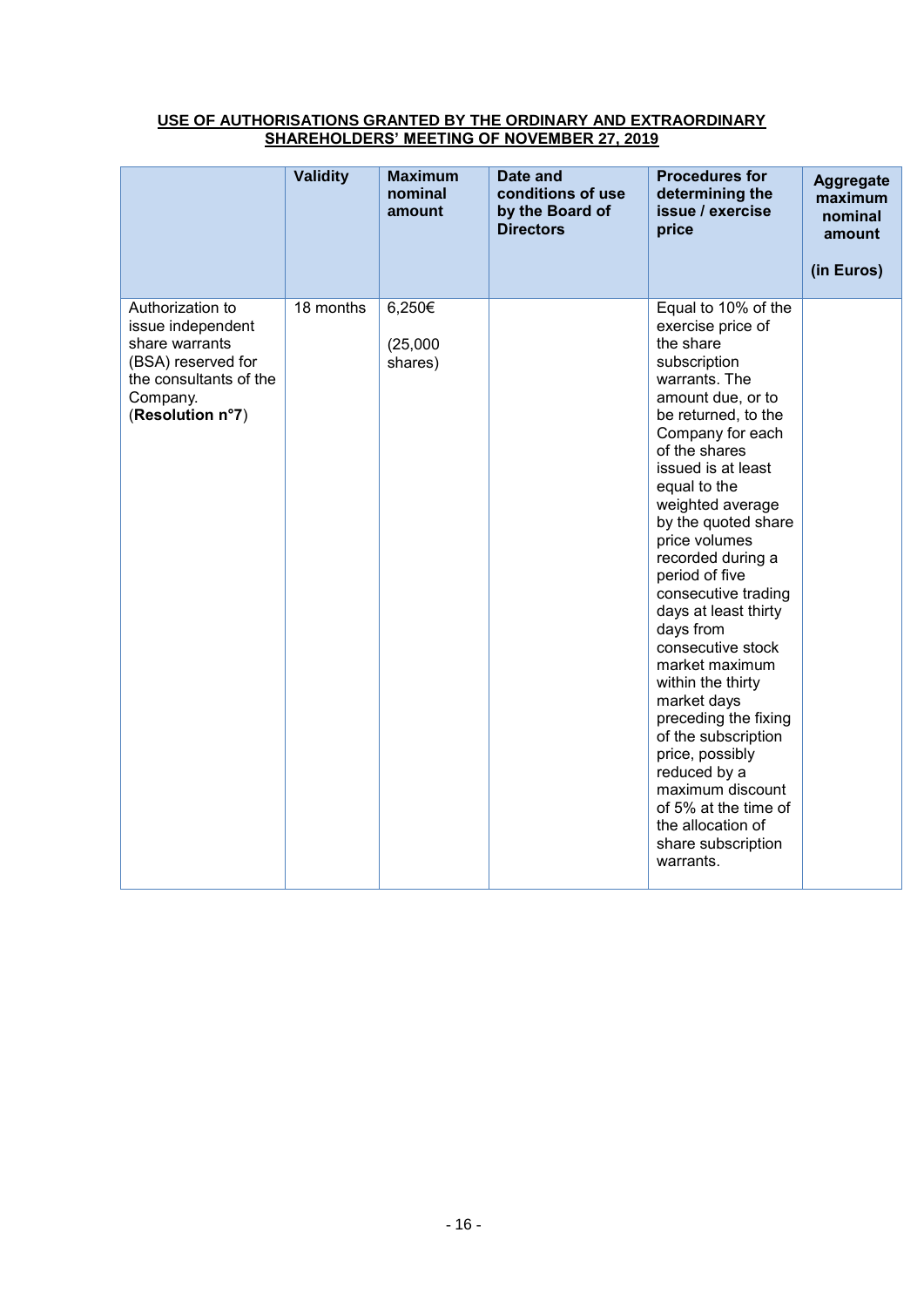|                                                                                                                                                                    | <b>Validity</b> | <b>Maximum</b><br>nominal<br>amount | Date and<br>conditions of use<br>by the Board of<br><b>Directors</b>                                                                                                                                                                                                                                                                              | <b>Procedures for</b><br>determining the<br>issue / exercise<br>price                                                                                                                                                                                                                                                                                                                                                                                                                 | <b>Aggregate</b><br>maximum<br>nominal<br>amount |
|--------------------------------------------------------------------------------------------------------------------------------------------------------------------|-----------------|-------------------------------------|---------------------------------------------------------------------------------------------------------------------------------------------------------------------------------------------------------------------------------------------------------------------------------------------------------------------------------------------------|---------------------------------------------------------------------------------------------------------------------------------------------------------------------------------------------------------------------------------------------------------------------------------------------------------------------------------------------------------------------------------------------------------------------------------------------------------------------------------------|--------------------------------------------------|
|                                                                                                                                                                    |                 |                                     |                                                                                                                                                                                                                                                                                                                                                   |                                                                                                                                                                                                                                                                                                                                                                                                                                                                                       | (in Euros)                                       |
| Authorization granted<br>to the Board of<br>Directors to grant<br>options to subscribe<br>and/or purchase<br>shares of the<br>Company or Group<br>(Resolution n°8) | 38 months       | 100,000€<br>(400,000)<br>shares)    | On November 27,<br>2019, the Chief<br>Executive Officer,<br>acting pursuant to<br>the Board of<br>Directors' sub-<br>delegation, has<br>decided to allocate<br>13 350 stock options<br>for the benefit of<br>U.S. employees fo<br>the Group allowing<br>holders to subscribe<br>a maximum of<br>13 350 at an<br>exercise price of<br>14.31 euros. | The exercise price<br>of options may not<br>be lower (i) in the<br>case of stock<br>subscription or<br>purchase options,<br>to 80% of the<br>average of the<br>prices quoted in the<br>twenty trading days<br>preceding the day<br>the options will be<br>granted; (ii) and,<br>but only for stock<br>options, at 80% of<br>the average<br>purchase price of<br>the shares held by<br>the Company under<br>Articles L. 225-208<br>and L. 225-209 of<br>the French Code de<br>commerce |                                                  |
| Authorization granted<br>to the Board of<br>Directors to allocate<br>existing or new free<br>shares (Resolution<br>n°9)                                            | 18 months       | 25,000€<br>(100,000)<br>shares)     |                                                                                                                                                                                                                                                                                                                                                   | N/A                                                                                                                                                                                                                                                                                                                                                                                                                                                                                   |                                                  |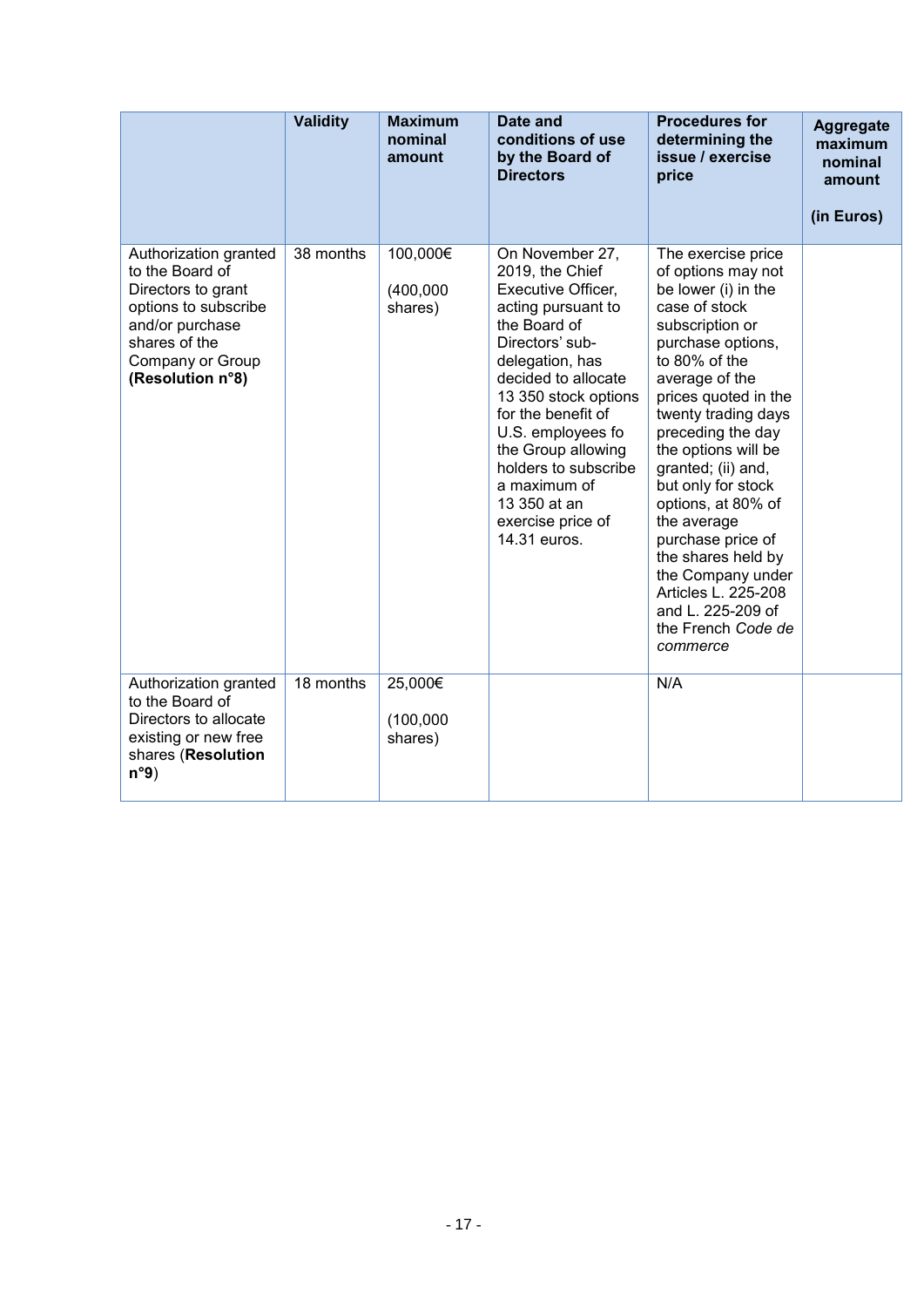# **ANNEX II**

# **REPORTS OF THE NOMINATIONS AND REMUNERATIONS COMMITTEE DATED APRIL 21 AND APRIL 28, 2020 TO THE BOARD OF DIRECTORS**

To the members of the Board of Directors,

We present below our opinions and recommendations, adopted at our meetings dated April 21 and April 28, 2020 devoted to the preparation of the ordinary shareholders' general meeting of June 11, 2020 (the "**Shareholders' Meeting**"), as follows:

1. Annual appraisal of the situation of each member of the Board of Directors with respect to the relations between any such member and the Company which could compromise its free judgement or result in current or potential conflict of interest with the Company;

2. Examination of the candidacies of Mrs. Katherine KALIN and Mr. Eric BACLET to the positions of directors of the Company;

3. Draft compensation policy for company officers for the financial year 2020 presented by the Board of Directors to the Shareholders' Meeting.

#### **1. Annual appraisal of the situation of each member of the Board of Directors with respect to the relations between any such member and the Company which could compromise its free judgement or result in current or potential conflict of interest with the Company**

We indicate to the Board of Directors that following review of the Middlenext's corporate governance code, the Nomination and Remuneration Committee has, unanimously, considered that the following members of the Board of Directs are independents:

- Mr. Frédéric DESDOUITS;
- Mr. Xavier GUILLE DES BUTTES:
- Mrs. Catherine LARUE;
- Mrs. Anne-Hélène MONSELLATO; and
- Mr. Philippe MOONS.

As a consequence, 5 of 7 current members of the Board of Directors are independents.

The Nomination and Remuneration Committee further considers that there is, at its knowledge, no particular fact that could compromise the free judgement of the members of the Board of Directors or result in current or potential conflict of interest between the latter and the Company

# **1. Examination of the candidacies of Mrs. Katherine KALIN and Mr. Éric BACLET to the positions of directors of the Company**

We indicate to the Board of Directors that the Nomination and Remuneration Committee voted, unanimously, in favour of the following recommendation:

We recommend to the Shareholders' Meeting to be held on June 11, 2020 to appoint Ms. Katherine KALIN and Mr. Éric BACLET as members of the Board of Directors of the Company for a period of 5 years by adopting draft resolutions n°5 and 6.

The Company's Board of Directors would then be composed as follows:

- Jean-François MOUNEY (President);
- Xavier GUILLE DES BUTTES (Vice-president);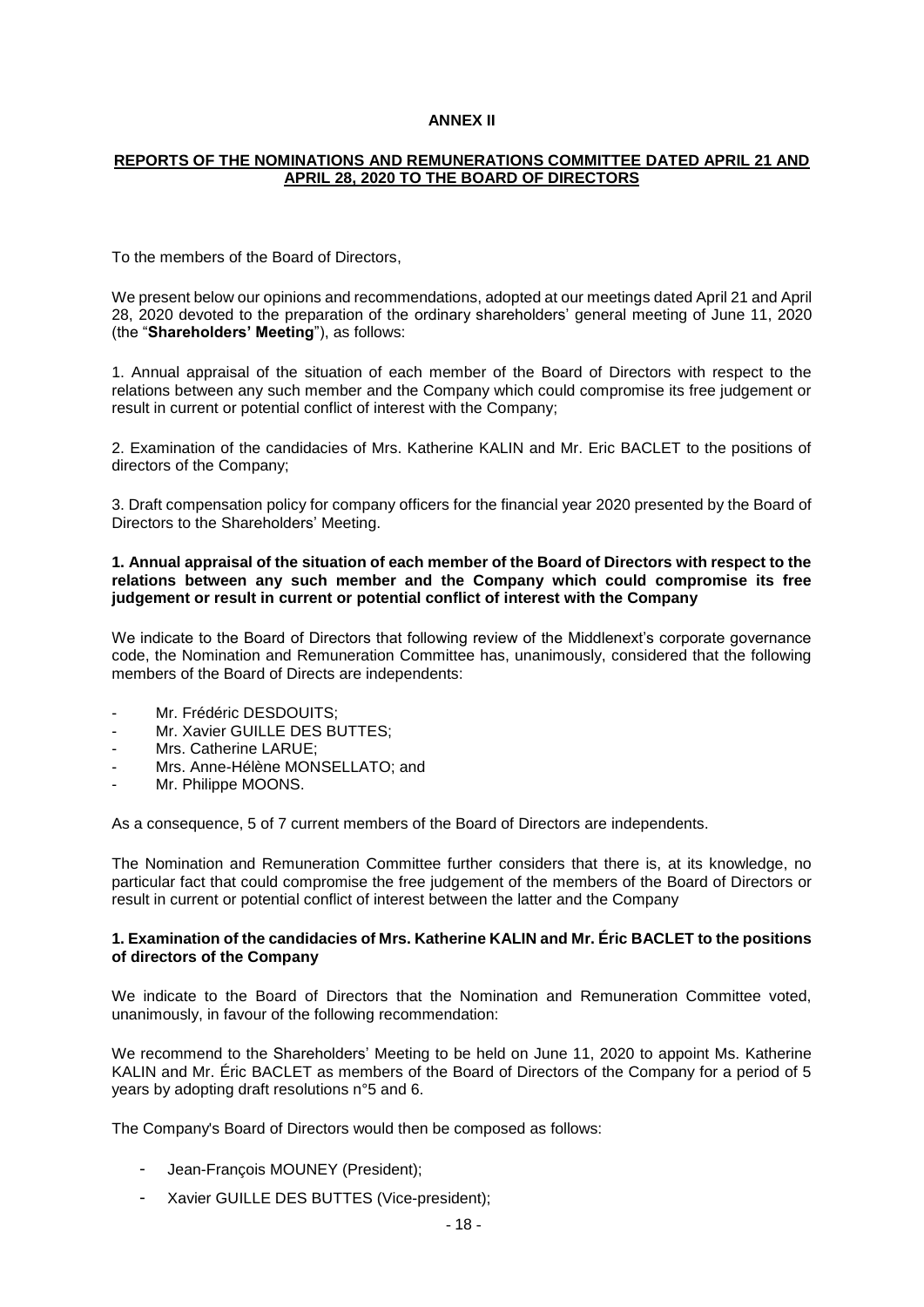- Company BIOTECH AVENIR, represented by Ms. Florence SEJOURNE;
- Frédéric DESDOUITS:
- Philippe MOONS;
- Catherine LARUE;
- Anne-Hélène MONSELLATO;
- Katherine KALIN: and
- Éric BACLET.

We consider, with regard to the criteria of the Middlenext Corporate Governance Code, that only Jean François MOUNEY and the company BIOTECH AVENIR would not be considered as independent members of the Board of Directors. In such circumstances, the Board of Directors will be composed of 77.8% of independent members in accordance with the criteria set in Recommandation R3 of the Middlenext's corporate governance code.

# **3. Draft Compensation Policy of the Company presented by the Board of Directors to the Shareholders' Meeting**

We indicate to the Board of Directors that the Nomination and Remuneration Committee voted, unanimously of its members participating in the vote (the Chairman of the Board of Directors did not participate, as regards the provisions concerning him) , in favour of the following recommendations:

We recommend that the Board of Directors adopt the Company's Compensation Policy for the financial year 2020 as presented to it. Consequently, we invite the Shareholders' Meeting to adopt resolutions n° 10 to 13 which have been presented to it.

Copy of this report will be sent to members of the Board of Directors

Made in Loos, on April 21 and April 28, 2020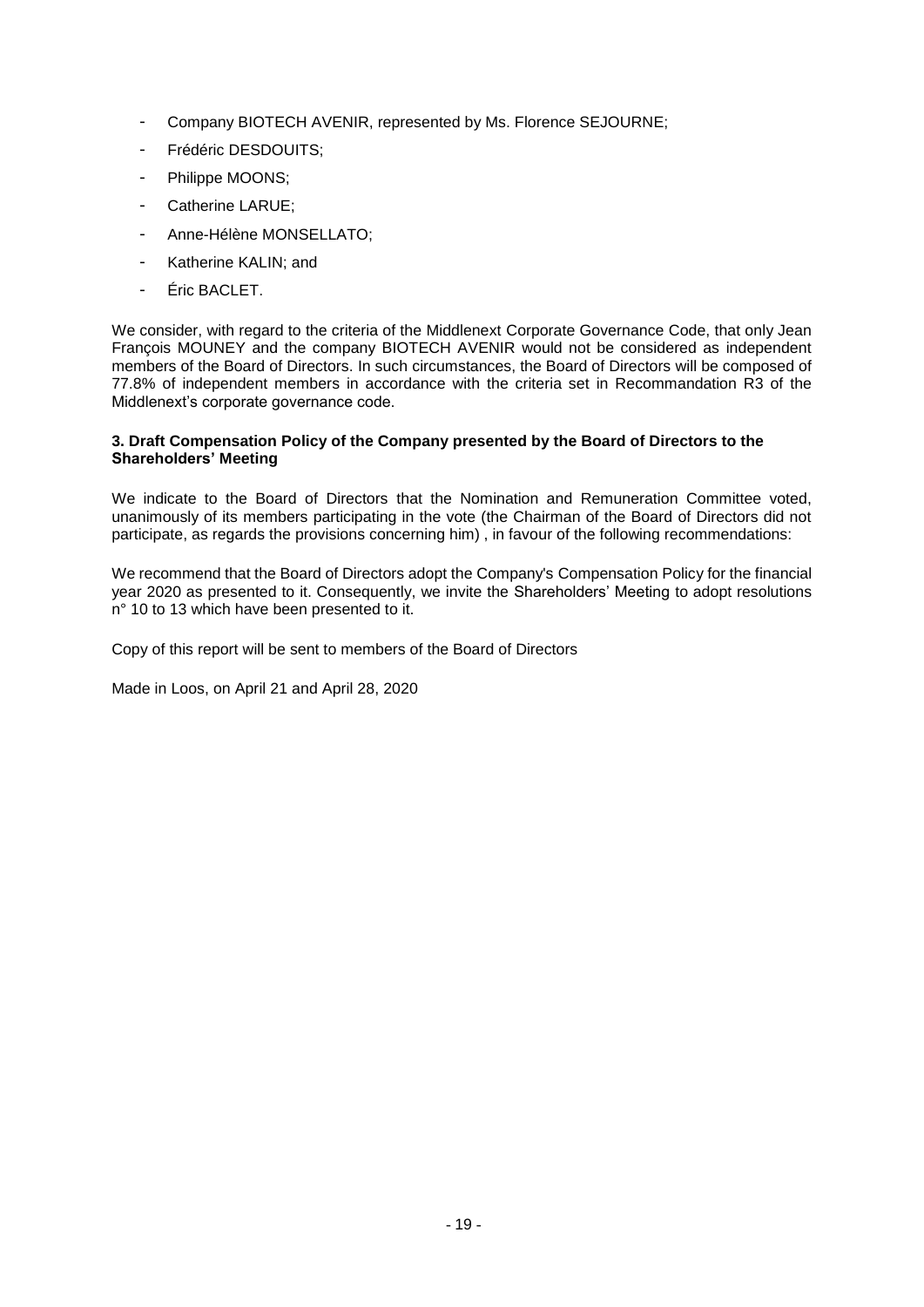# **ANNEX III**

# **CANDIDACY OF MRS. KATHERINE KALIN TO THE POSITION OF MEMBER OF THE BOARD OF DIRECTORS**

| <b>Katherine KALIN</b><br>57 years old, British and American | Number of GENFIT shares held: 0 |
|--------------------------------------------------------------|---------------------------------|
| Ductional and automan I Fundation                            |                                 |

#### **Professional experience / Expertise**

Mrs. Katherine KALIN has a 20 years international experience in the field of executive, strategic and financial management in the pharmaceutical, diagnostic and medical device's industry (Celgene from 2012 to 2017 and Johnson & Johnson from 2002 to 2011) et in the field of strategic consulting (McKinsey & Company from 1990 to 2002 and Nomura International from 1984 to 1988). Responsible for the strategy determination of Celgene, she has been in charge, in particular, of the appraisal of new growth opportunities, products' portfolio examination processes and of its R&D pipelines, mergers and acquisitions and other projects of strategic and financial planning of companies. At Johnson & Johnson, Mrs. Katherine KALIN has notably handled marketing and promotional activites for the company Ethicon, the biggest division of medical device's group of J&J.

As associated director in the health department of McKinsey, she has advised several clients in the pharmaceutical, diagnostic and medical device's industry on strategic aspects in order to accelerate their growth and enhance their profitability.

Ms. Katherine KALIN's experience as a director includes in particular her role as non-executive director of Clinical Genomics, a biotechnology company involved in the development of diagnostic solutions in the field of cancer and Brown Advisory, a strategic consulting and investment firm where she currently works as a director and member of the audit and finance committees.

| Duration of the mandate                                                                                                                                                                                                                                           |                                                                                                                                       |
|-------------------------------------------------------------------------------------------------------------------------------------------------------------------------------------------------------------------------------------------------------------------|---------------------------------------------------------------------------------------------------------------------------------------|
| Appointment subject to the approval of shareholders at the<br>Shareholders' Meeting of June 11, 2020 for a period of five<br>years, ending at the ordinary general meeting which will<br>approve the financial statements for the year ended<br>December 31, 2024 |                                                                                                                                       |
| Directorships and other positions held in French and foreign companies                                                                                                                                                                                            |                                                                                                                                       |
| Ms. Katherine KALIN currently exercises the mandates and<br>other functions exercised in the following French and foreign<br>companies:                                                                                                                           | During the past 5 years, Mrs. Katherine KALIN has also held<br>the following mandates and functions which she no longer<br>exercises: |
| Director and member of the Audit and Financial Risk<br>Committee of Clinical Genomics:                                                                                                                                                                            | Chair and administrator of Summit Public Schools<br>Board of Education until 2016.                                                    |
| Director and member of the audit and finance<br>committees of Brown Advisory; and                                                                                                                                                                                 |                                                                                                                                       |
| Director of Primari Analytics.                                                                                                                                                                                                                                    |                                                                                                                                       |